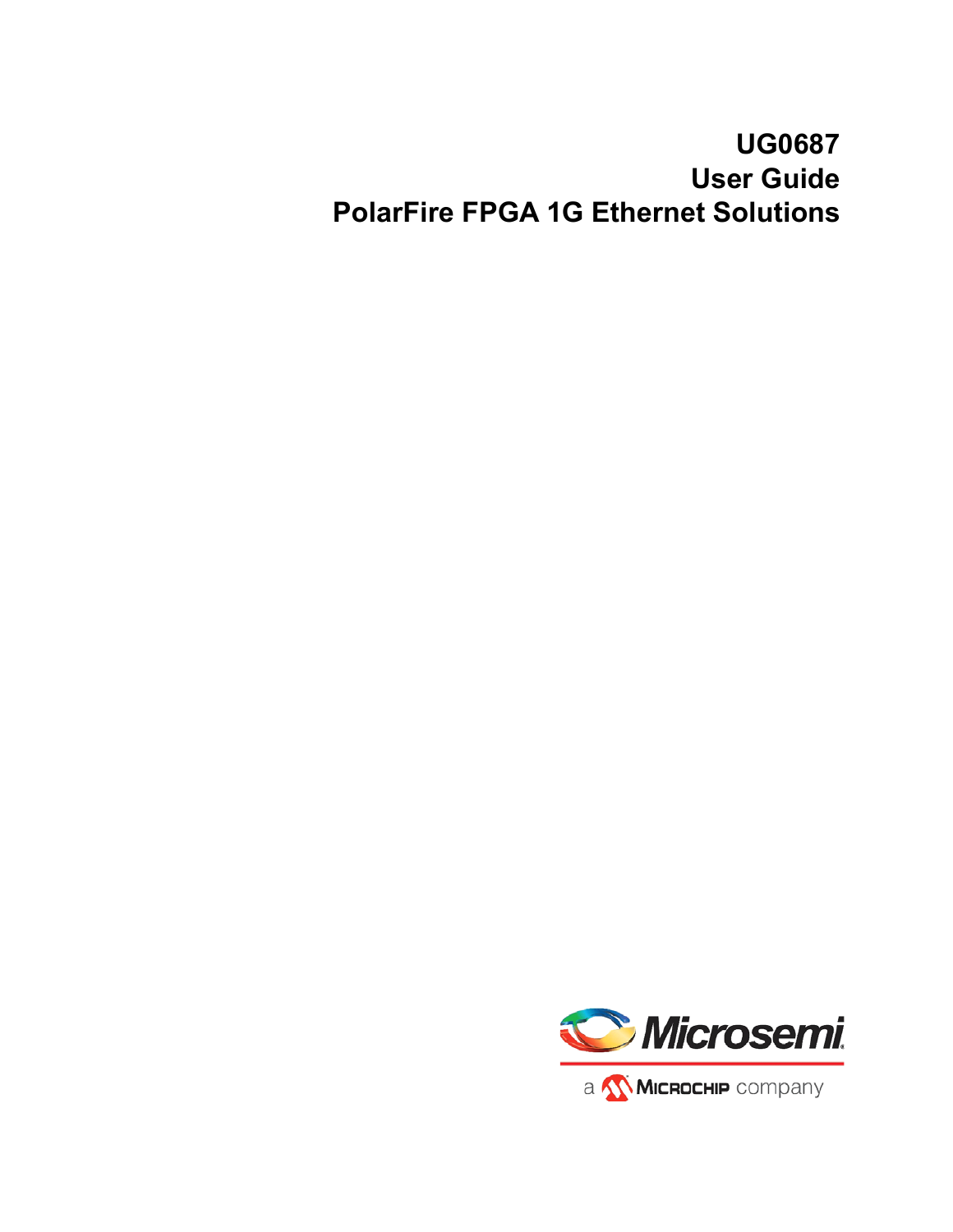

a **WIMICROCHIP** company

**Microsemi Headquarters** One Enterprise, Aliso Viejo, CA 92656 USA Within the USA: +1 (800) 713-4113 Outside the USA: +1 (949) 380-6100 Sales: +1 (949) 380-6136 Fax: +1 (949) 215-4996 Email: [sales.support@microsemi.com](mailto:sales.support@microsemi.com) [www.microsemi.com](http://www.microsemi.com)

©2021 Microsemi, a wholly owned subsidiary of Microchip Technology Inc. All rights reserved. Microsemi and the Microsemi logo are registered trademarks of Microsemi Corporation. All other trademarks and service marks are the property of their respective owners.

Microsemi makes no warranty, representation, or guarantee regarding the information contained herein or the suitability of its products and services for any particular purpose, nor does Microsemi assume any liability whatsoever arising out of the application or use of any product or circuit. The products sold hereunder and any other products sold by Microsemi have been subject to limited testing and should not be used in conjunction with mission-critical equipment or applications. Any performance specifications are believed to be reliable but are not verified, and Buyer must conduct and complete all performance and other testing of the products, alone and together with, or installed in, any end-products. Buyer shall not rely on any data and performance specifications or parameters provided by Microsemi. It is the Buyer's responsibility to independently determine suitability of any products and to test and verify the same. The information provided by Microsemi hereunder is provided "as is, where is" and with all faults, and the entire risk associated with such information is entirely with the Buyer. Microsemi does not grant, explicitly or implicitly, to any party any patent rights, licenses, or any other IP rights, whether with regard to such information itself or anything described by such information. Information provided in this document is proprietary to Microsemi, and Microsemi reserves the right to make any changes to the information in this document or to any products and services at any time without notice.

#### **About Microsemi**

Microsemi, a wholly owned subsidiary of Microchip Technology Inc. (Nasdaq: MCHP), offers a comprehensive portfolio of semiconductor and system solutions for aerospace & defense, communications, data center and industrial markets. Products include high-performance and radiation-hardened analog mixed-signal integrated circuits, FPGAs, SoCs and ASICs; power management products; timing and synchronization devices and precise time solutions, setting the world's standard for time; voice processing devices; RF solutions; discrete components; enterprise storage and communication solutions, security technologies and scalable anti-tamper products; Ethernet solutions; Power-over-Ethernet ICs and midspans; as well as custom design capabilities and services. Learn more at www.microsemi.com.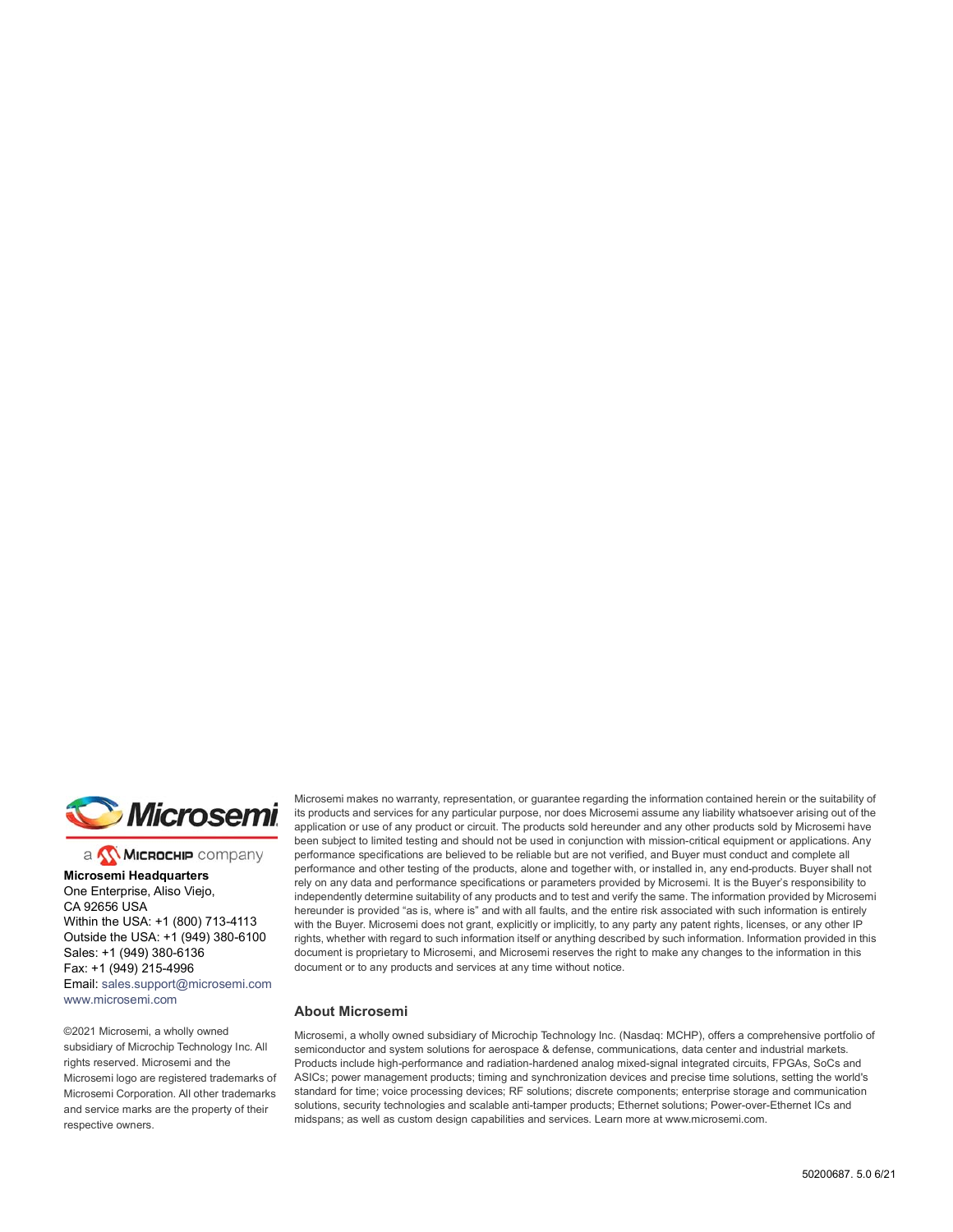

# **Contents**

| 1 | 1.1<br>1.2<br>1.3<br>1.4<br>1.5 |                                                                                                                                                                                                                                                                                                                                                                                |  |  |  |  |  |  |  |
|---|---------------------------------|--------------------------------------------------------------------------------------------------------------------------------------------------------------------------------------------------------------------------------------------------------------------------------------------------------------------------------------------------------------------------------|--|--|--|--|--|--|--|
| 2 |                                 |                                                                                                                                                                                                                                                                                                                                                                                |  |  |  |  |  |  |  |
| 3 |                                 | PolarFire FPGA Evaluation Kit Ethernet Support 3                                                                                                                                                                                                                                                                                                                               |  |  |  |  |  |  |  |
| 4 | 4.1<br>4.2<br>4.3<br>4.4<br>4.5 | Ethernet Interface IP (and according to the control of the control of the control of the control of the control of the control of the control of the control of the control of the control of the control of the control of th                                                                                                                                                 |  |  |  |  |  |  |  |
| 5 | 5.1<br>5.2                      | 5.1.1<br>5.1.2<br>5.2.1                                                                                                                                                                                                                                                                                                                                                        |  |  |  |  |  |  |  |
|   | 5.3<br>5.4<br>5.5               | 5.2.2<br>5.3.1<br>5.3.2<br>Synchronous Ethernet (SyncE) Support (and the content of the content of the synchronous Ethernet (SyncE) Support (and the content of the content of the synchronous Ethernet (SyncE)                                                                                                                                                                |  |  |  |  |  |  |  |
| 6 | 6.1<br>6.2                      | Appendix 1: MAC Layers in the OSI Reference Model and Standard Ethernet<br>Interfaces 17<br>6.1.1<br>TTC.<br>6.1.2<br>6.1.3<br>6.1.4<br>6.1.5<br>Standard Ethernet MAC Interfaces (and according contract of the standard Ethernet MAC Interfaces (and according to the state of the state of the Standard Ethernet MAC Interfaces (and according to the state of the Standard |  |  |  |  |  |  |  |
|   |                                 | 6.2.1<br>6.2.2<br>6.2.3                                                                                                                                                                                                                                                                                                                                                        |  |  |  |  |  |  |  |
| 7 | 7.1<br>7.2<br>7.3<br>7.4        |                                                                                                                                                                                                                                                                                                                                                                                |  |  |  |  |  |  |  |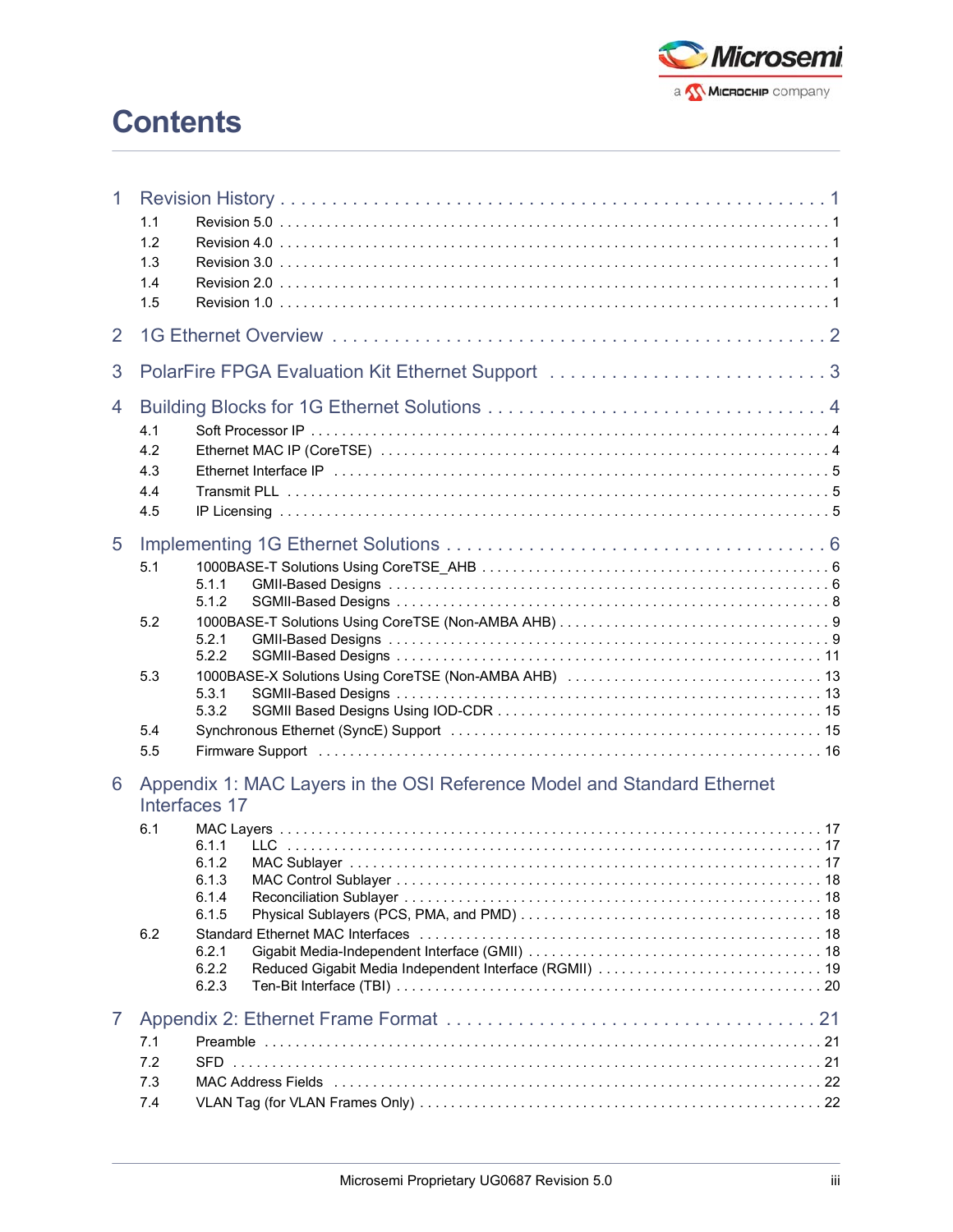

| 7.6 |  |
|-----|--|
|     |  |
|     |  |
|     |  |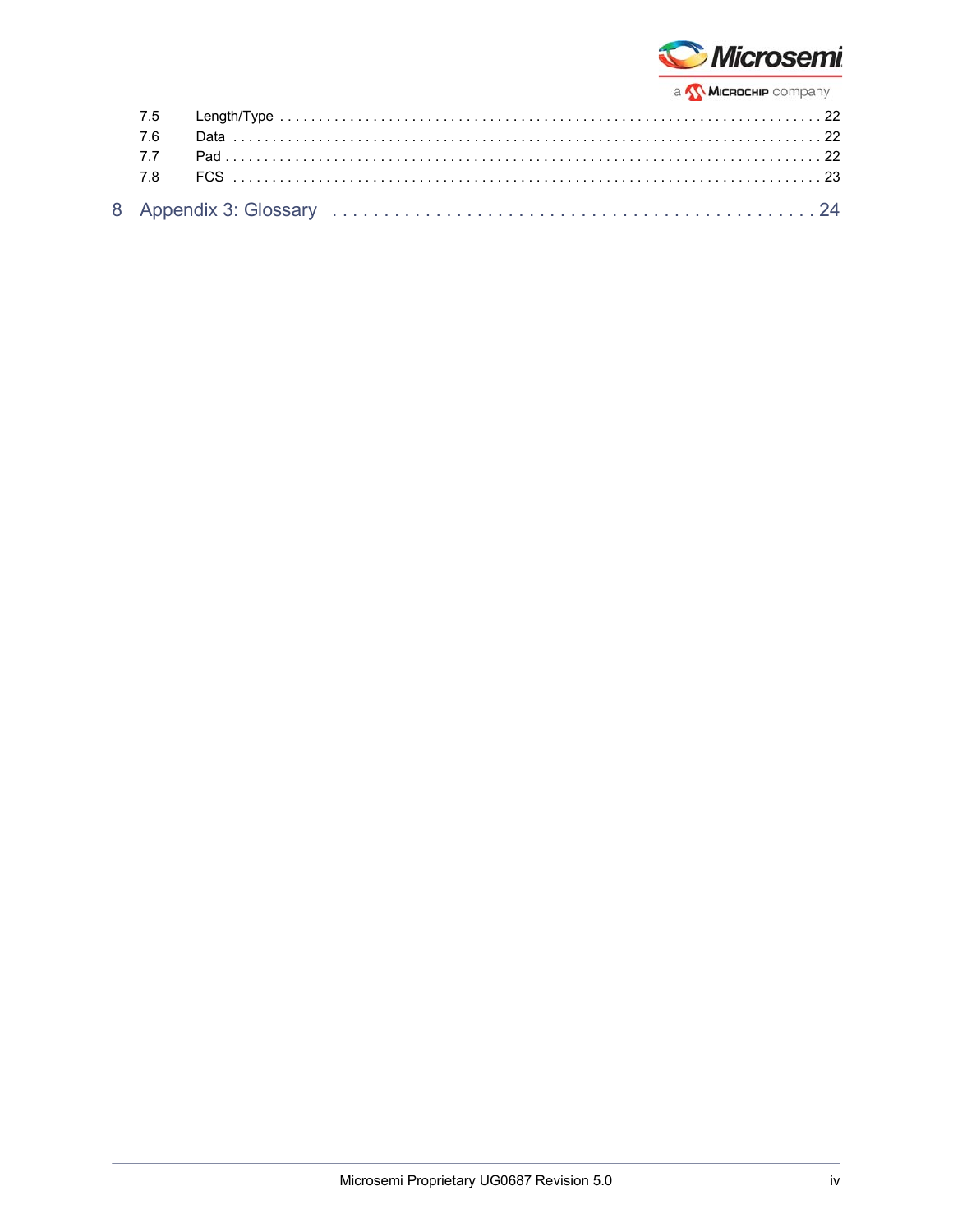# **Figures**



| Figure 1  | Sample Ethernet Application (and all and all and all and all and all and all and all and all and all and all a |  |
|-----------|----------------------------------------------------------------------------------------------------------------|--|
| Figure 2  |                                                                                                                |  |
| Figure 3  |                                                                                                                |  |
| Figure 4  |                                                                                                                |  |
| Figure 5  |                                                                                                                |  |
| Figure 6  |                                                                                                                |  |
| Figure 7  |                                                                                                                |  |
| Figure 8  |                                                                                                                |  |
| Figure 9  |                                                                                                                |  |
| Figure 10 |                                                                                                                |  |
| Figure 11 |                                                                                                                |  |
| Figure 12 |                                                                                                                |  |
| Figure 13 | RJ45 Connections for SGMII-Based Designs (Non-AMBA AHB) 11                                                     |  |
| Figure 14 |                                                                                                                |  |
| Figure 15 |                                                                                                                |  |
| Figure 16 |                                                                                                                |  |
| Figure 17 | SFP Connections for SGMII-Based Designs (for IOD-CDR)  15                                                      |  |
| Figure 18 |                                                                                                                |  |
| Figure 19 |                                                                                                                |  |
| Figure 20 |                                                                                                                |  |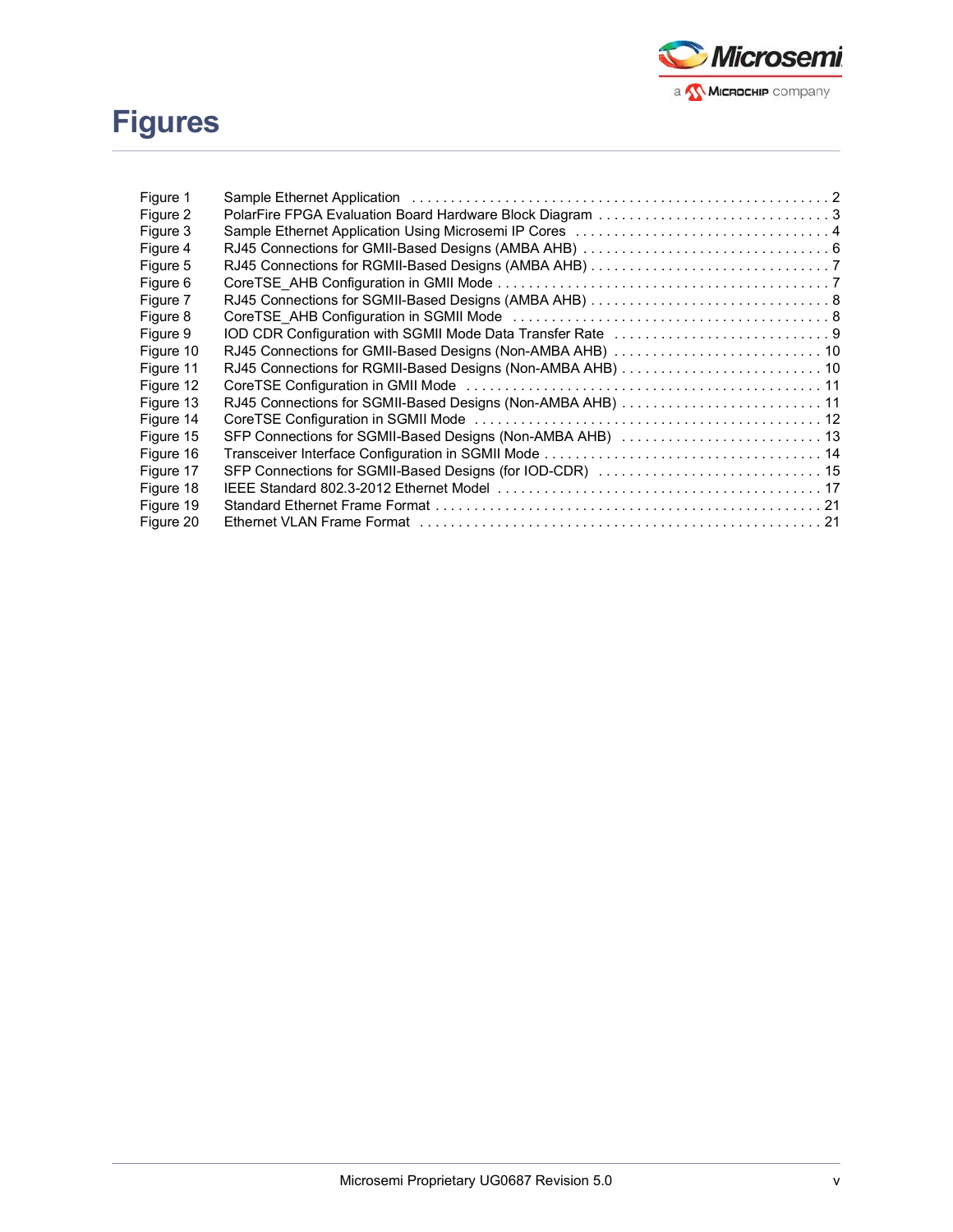

| Table 1 |  |
|---------|--|
| Table 2 |  |
| Table 3 |  |
| Table 4 |  |
|         |  |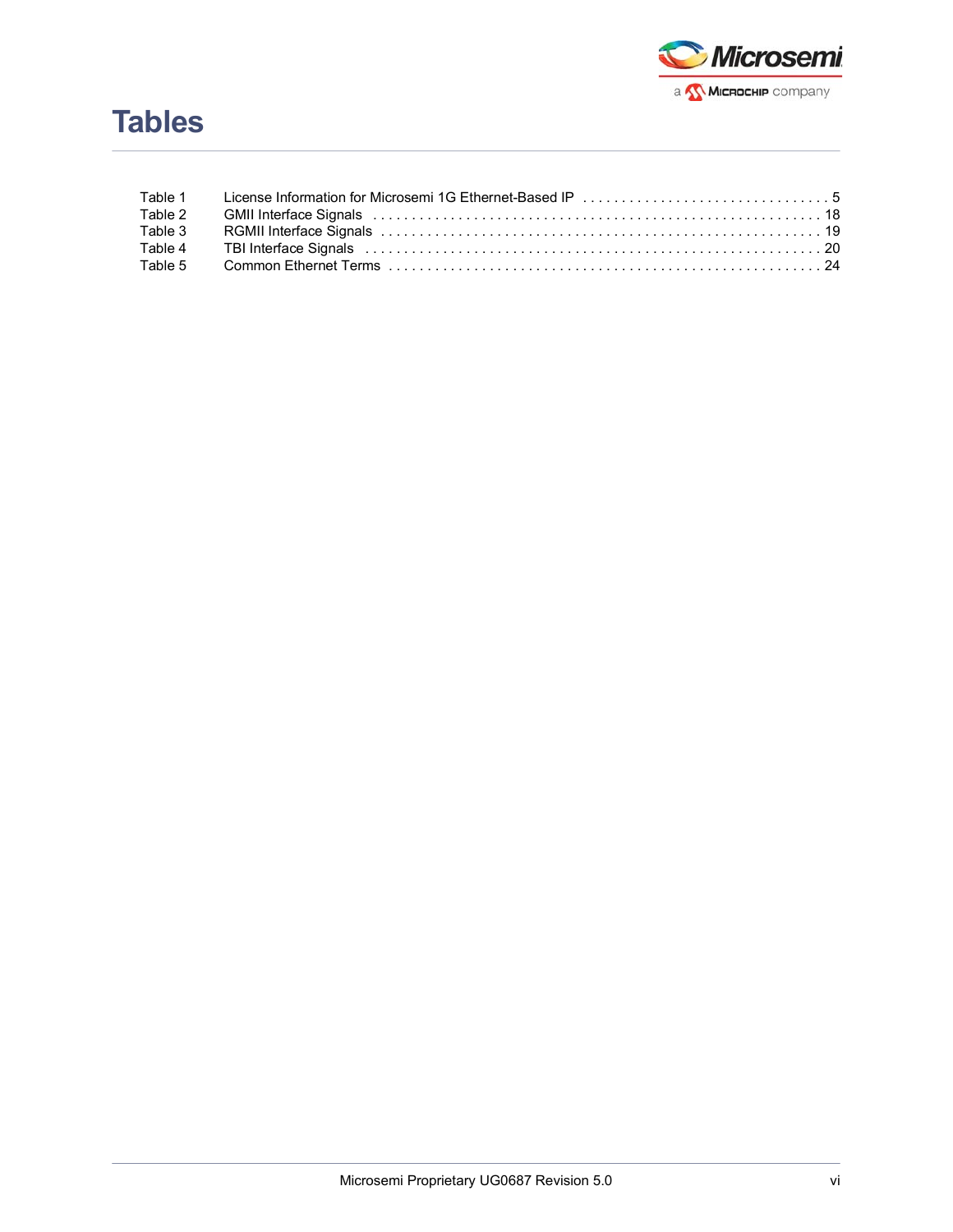

# <span id="page-6-0"></span>**1 Revision History**

The revision history describes the changes that were implemented in the document. The changes are listed by revision, starting with the current publication.

## <span id="page-6-1"></span>**1.1 Revision 5.0**

The following is a summary of the changes made in this revision of document.

- Updated the document for Libero SoC v2021.1.
- Replaced Figure [9, page](#page-14-3) 9.
- Replaced Figure [16, page](#page-19-1) 14.
- Added [SGMII Based Designs Using IOD-CDR, page](#page-20-4) 15.

## <span id="page-6-2"></span>**1.2 Revision 4.0**

Updated the document for Libero SoC PolarFire v2.2.

## <span id="page-6-3"></span>**1.3 Revision 3.0**

The following is a summary of the changes made in this revision of document.

- Block diagrams of RJ45 connections for SGMII-based AMBA AHB designs and non-AMBA AHB designs were updated. For more information, see Figure [7, page](#page-13-3) 8 and Figure [13, page](#page-16-3) 11.
- A note about SyncE support in Libero SoC PolarFire v2.0 was added. For more information, see [Synchronous Ethernet \(SyncE\) Support, page](#page-20-3) 15.

## <span id="page-6-4"></span>**1.4 Revision 2.0**

The following is a summary of the changes made in this revision of document.

- Information about the SyncE feature was added. For more information, see [Synchronous Ethernet](#page-20-3)  [\(SyncE\) Support, page](#page-20-3) 15.
- Clocking information for SGMII-based designs was updated. For more information, see [Clocking](#page-18-3)  [Requirements, page](#page-18-3) 13.

## <span id="page-6-5"></span>**1.5 Revision 1.0**

The first publication of this document.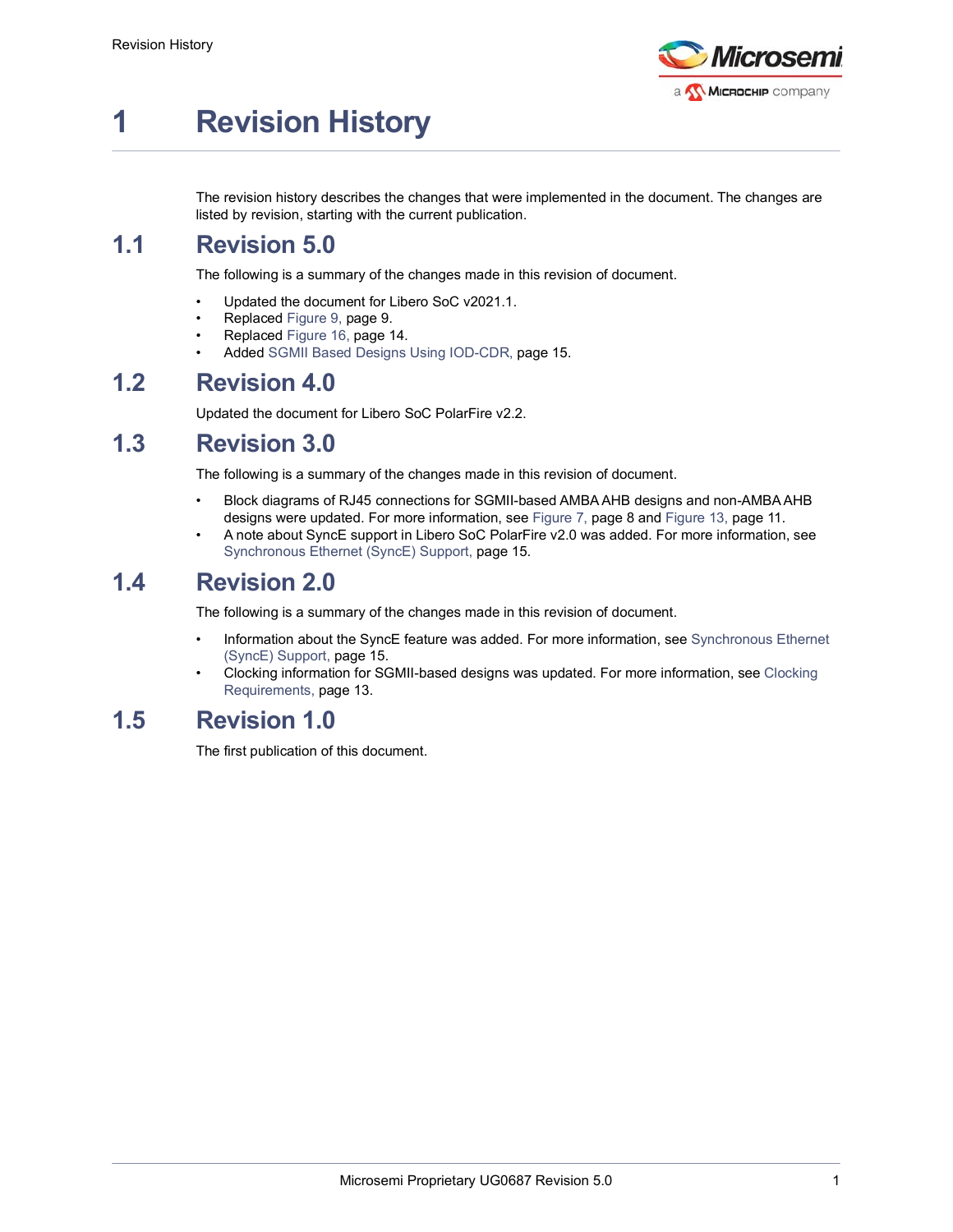

# <span id="page-7-0"></span>**2 1G Ethernet Overview**

Ethernet is a family of networking interface standards used in systems and applications across multiple industries. Implementation of Ethernet solutions in FPGAs requires IP and design flows that reduce development time and utilize minimal device resources, thereby helping meet performance, power, and cost goals. Microsemi PolarFire® devices support Ethernet data transfer rates ranging from 10 Mbps to 10 Gbps on a single interface.

Microsemi PolarFire devices provide a complete range of solutions for implementing IEEE 802.3 standard-compliant Ethernet interfaces for chip-to-chip, board-to-board, and backplane interconnects. The high-speed serial interface and soft IP blocks available in PolarFire devices enable designers to build Ethernet solutions for use in embedded systems and systems connected over copper or optical cabling.

PolarFire FPGA 1G Ethernet support is compliant with the IEEE 802.3-2008 standard that supports data transfer rates of up to 1 Gbps. Advantages offered by PolarFire FPGAs for building 1G Ethernet solutions include the use of low-power transceivers, low-power FPGA fabric, low-power IOD CDR, synchronous Ethernet (SyncE)-compliant jitter attenuation, and on-board Microsemi VSC8575 PHY.

In PolarFire devices, 10/100/1000 Mbps (1G) Ethernet is implemented using the CoreTSE soft IP media access control (MAC) core. This IP supports standard Ethernet interfaces such as the following.

- Gigabit media-independent interface (GMII)
- Reduced gigabit media-independent interface (RGMII)
- Serial gigabit media-independent interface (SGMII)
- Quad serial gigabit media-independent interface (QSGMII)

A typical Ethernet application, such as a switch or a router, requires an Ethernet MAC sublayer (commonly referred to as the MAC) that supports standard Ethernet interfaces, an Ethernet physical layer (PHY), and a physical connector, such as an RJ45 or SFP connector. The following illustration shows a sample Ethernet application.

**Note:** The LVDS25 IO standard is used in all the IO based SGMII designs.

#### <span id="page-7-1"></span>*Figure 1 •* **Sample Ethernet Application**



For more information about the Ethernet MAC, including standard Ethernet interfaces, see [Appendix 1:](#page-22-5)  [MAC Layers in the OSI Reference Model and Standard Ethernet Interfaces, page](#page-22-5) 17.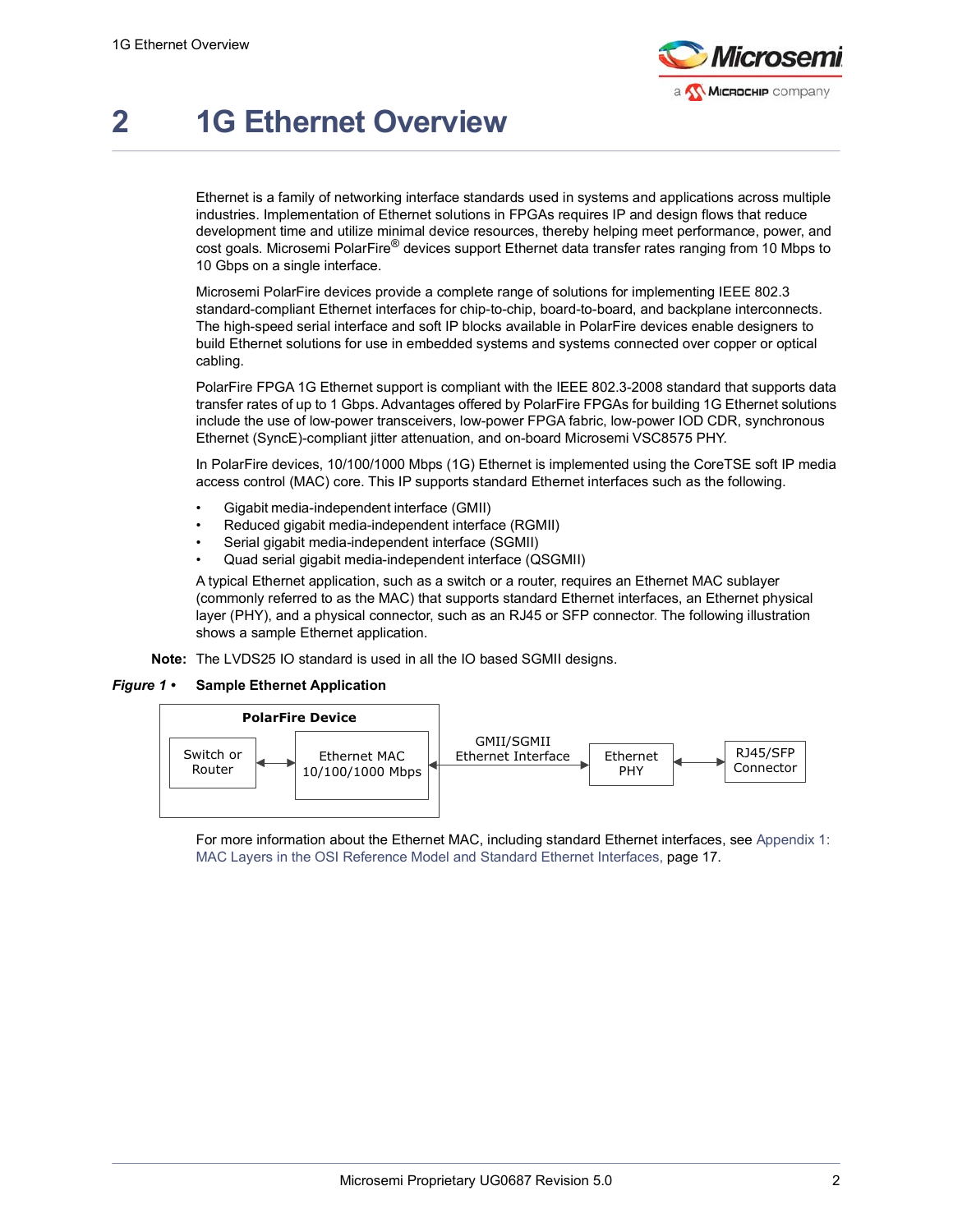

# <span id="page-8-0"></span>**3 PolarFire FPGA Evaluation Kit Ethernet Support**

The PolarFire FPGA Evaluation Kit supports the 1000BASE-T standard (applicable to copper interfaces), as well as the 1000BASE-X standard (applicable to optical interfaces). The kit supports both the GMII and TBI/SGMII Ethernet interfaces.

The PolarFire FPGA Evaluation Kit includes the following 1G Ethernet hardware components.

- Two RJ45 ports
- Microsemi VSC8575 Ethernet PHY, which supports 10/100/1000 Mbps Ethernet speeds
- I/O digital logic block with clock and data recovery circuitry (IOD CDR) to support TBI/SGMII applications
- SFP module supporting 1G and 10G Ethernet speeds that is connected to a transceiver lane
- FPGA mezzanine card (FMC) high-pin count (HPC) connector that connects the MAC to an external GMII Ethernet PHY over I/O
- SubMiniature version A (SMA) connectors that connect the MAC to an external SFP module

The following illustration shows the hardware on the PolarFire FPGA Evaluation Board. Highlighted in red are the hardware components used for implementing 1G Ethernet solutions.

<span id="page-8-1"></span>

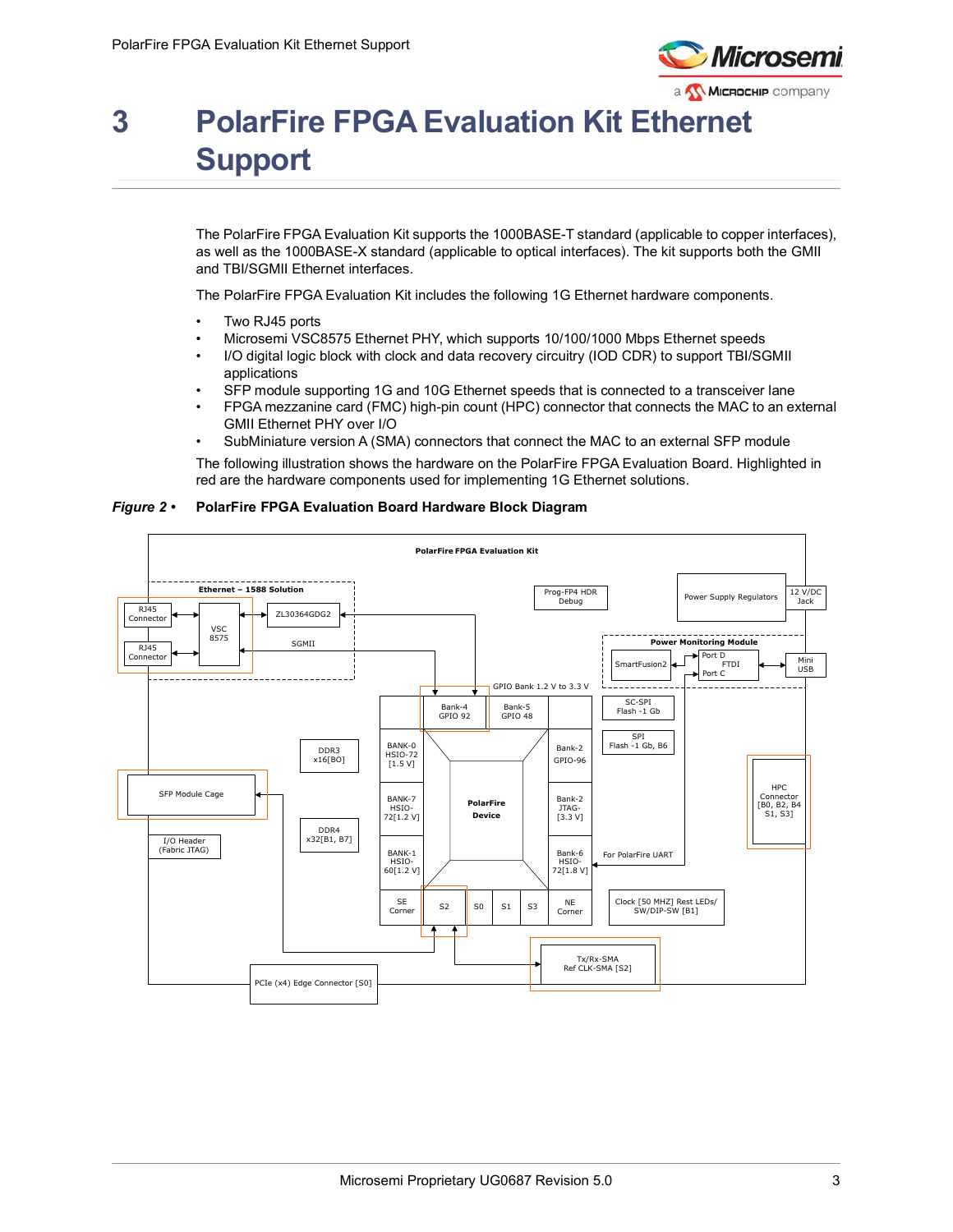

# <span id="page-9-0"></span>**4 Building Blocks for 1G Ethernet Solutions**

Microsemi offers pre-designed and verified IP for all key markets and applications. A complete 1G Ethernet solution requires the following IP:

- Soft processor to implement control plane features, initialize the Ethernet MAC, and perform autonegotiation
- Ethernet MAC to process Ethernet packets
- Ethernet interface to connect the Ethernet MAC with an external PHY
- Transceiver interface to send and receive serialized/deserialized data
- Transmit PLL to provide the clocks required for the transceiver
- Transceiver reference clock to provide input to the transmit PLL and the transceiver interface

The following illustration shows a sample Ethernet application developed using Microsemi IP cores.

#### <span id="page-9-3"></span>*Figure 3 •* **Sample Ethernet Application Using Microsemi IP Cores**



For comprehensive information about all Microsemi IP, see [www.microsemi.com/products/fpga](http://www.microsemi.com/index.php?option=com_content&view=article&id=2044&catid=1643&Itemid=2810)[soc/design-resources/ip-cores.](http://www.microsemi.com/index.php?option=com_content&view=article&id=2044&catid=1643&Itemid=2810)

## <span id="page-9-1"></span>**4.1 Soft Processor IP**

**CoreRISCV\_AXI4 or Cortex-M1:** A 32-bit soft processor core such as CoreRISCV\_AXI4 or Cortex-M1 can be used to develop processor-based Ethernet solutions. The soft processor initializes the Ethernet MAC and runs real-time operating systems such as FreeRTOS. A complete Ethernet solution consisting of an application layer, a network layer (TCP/IP), and a data link layer (MAC) such as a web server can be implemented using RISC-V. For more information about CoreRISCV\_AXI4, see the *[CoreRISCV\\_AXI4](http://soc.microsemi.com/ipdocs/CoreRISCV_AXI4_HB.pdf)  [Handbook.](http://soc.microsemi.com/ipdocs/CoreRISCV_AXI4_HB.pdf)* For more information about Cortex-M1, see the *[CoreCortexM1 Handbook](http://soc.microsemi.com/ipdocs/CoreCortexM1_HB.pdf)*.

**CoreABC:** CoreABC is a simple, configurable, low gate-count controller primarily targeted at implementing Advanced Microcontroller Bus Architecture Advanced Peripheral Bus (AMBA APB)-based designs. In an Ethernet-based application, this core is used only for configuring the Ethernet MAC. For more information about CoreABC, see the *[CoreABC Handbook](http://soc.microsemi.com/ipdocs/CoreABC_HB.pdf)*.

## <span id="page-9-2"></span>**4.2 Ethernet MAC IP (CoreTSE)**

The CoreTSE soft IP core provides a 10/100/1000 Mbps Ethernet MAC functionality with GMII or TBI/SGMII to support 1000BASE-T and 1000BASE-X standards. CoreTSE supports full-duplex communication at 10, 100, and 1000 Mbps speeds and half-duplex communication at 10 and 100 Mbps speeds. The management data input/output (MDIO) interface of the MAC performs read/write operations to the Ethernet PHY registers. CoreTSE also maintains frame statistics counters that count the number of data packets transmitted and received over the Ethernet link. The MAC station address logic provides the address-filtering capability.

The CoreTSE IP is available in two versions:

- **CoreTSE\_AHB:** Designed for AMBA AHB applications, uses the AHB interface for both transmit and receive paths
- **CoreTSE:** Designed for wire-speed store-and-forward throughput (non-AMBA AHB applications), uses direct access to the MAC with a streaming packet interface

For more information, see the *[CoreTSE Handbook](http://soc.microsemi.com/ipdocs/CoreTSE_HB.pdf)* and *[CoreTSE\\_AHB Handbook](http://soc.microsemi.com/ipdocs/CoreTSE_AHB_HB.pdf)*.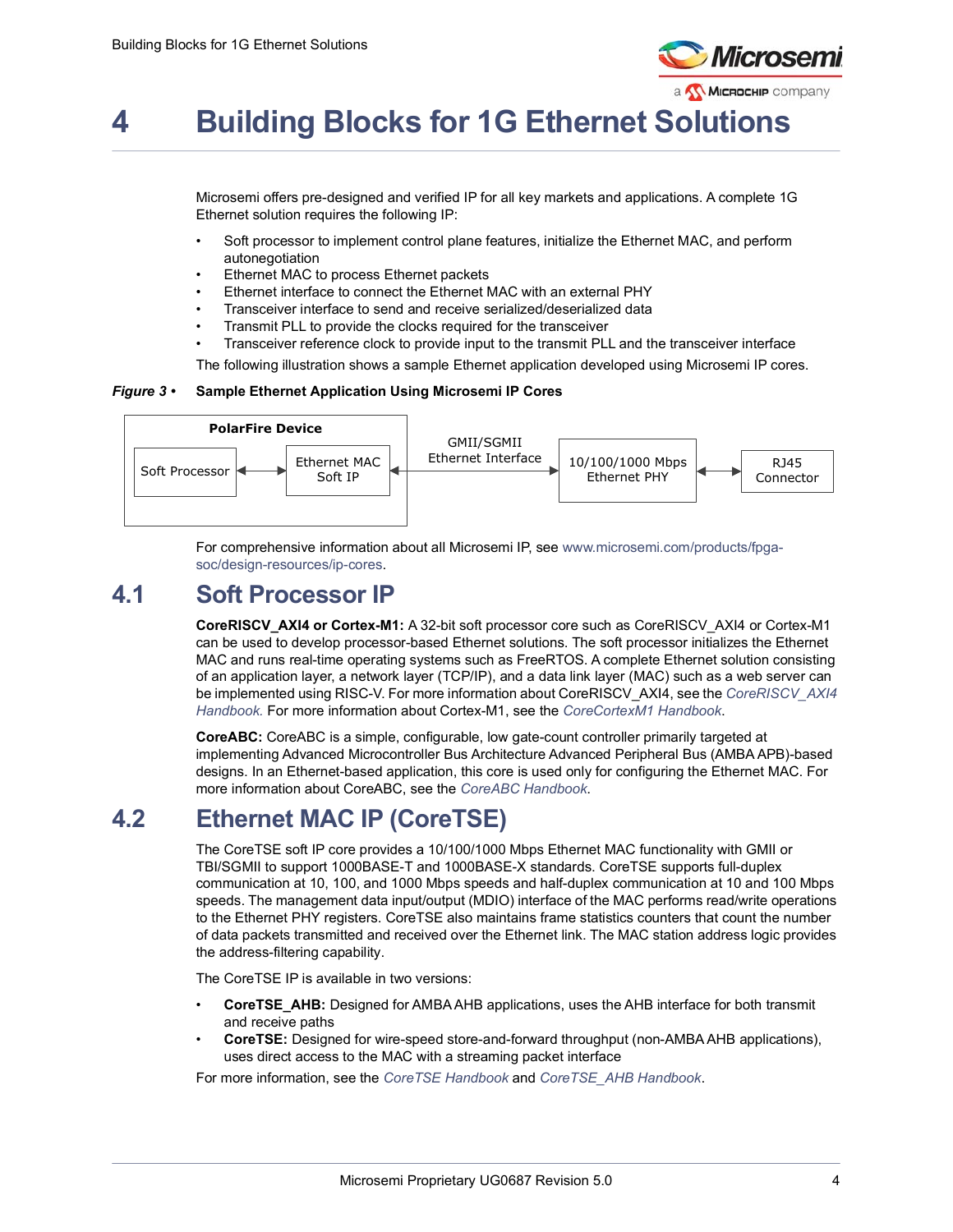

## <span id="page-10-0"></span>**4.3 Ethernet Interface IP**

**PF\_XCVR:** The PolarFire FPGA Transceiver Interface (PF\_XCVR) provides the physical media attachment (PMA) for high-speed serial interfaces. The transceiver has a multi-lane architecture with each lane natively supporting serial data transfer rates ranging from 250 Mbps to 12.7 Gbps. For more information, see *[UG0677: PolarFire FPGA Transceiver User Guide](http://www.microsemi.com/index.php?option=com_docman&task=doc_download&gid=136531)*.

**PF\_IOD\_CDR:** The PolarFire FPGA IOD CDR (PF\_IOD\_CDR), available in every GPIO bank lane of the device, provides clock and data recovery for 1 GbE data transfer rates. Each side of the device can have multiple IOD CDRs sharing high-speed signals from a PLL located at the corner of the FPGA fabric. For more information, see *[UG0686: PolarFire FPGA User I/O User Guide](http://www.microsemi.com/index.php?option=com_docman&task=doc_download&gid=136535)*.

**CoreSGMII:** The CoreSGMII PCS core provides a ten-bit interface (TBI) for GMII-based designs. It is a subset of the CoreTSE IP that only provides the PHY layer to connect to the GMII interface. When transmitting Ethernet packets, CoreSGMII encodes the GMII data stream into 10-bit symbols. When receiving the Ethernet packets, it decodes and converts the 10-bit symbols into the receive GMII signal set. CoreSGMII is designed to work with both the PolarFire FPGA transceiver and the PolarFire FPGA IOD CDR. For more information about CoreSGMII, see the *[CoreSGMII Handbook](http://soc.microsemi.com/ipdocs/CoreSGMII_HB.pdf)*.

## <span id="page-10-1"></span>**4.4 Transmit PLL**

The PolarFire FPGA transmit PLL (PF\_TX\_PLL) provides the high-speed clock for the PolarFire FPGA transceiver. When used with the transceiver, the transmit PLL supports jitter attenuation for loop-timing applications where recovered clocks are used as transmit reference clocks. The jitter attenuation feature controls low-speed wander, ensuring compliance with SyncE specifications. For more information, see *[UG0677: PolarFire FPGA Transceiver User Guide](http://www.microsemi.com/index.php?option=com_docman&task=doc_download&gid=136531)*.

## <span id="page-10-2"></span>**4.5 IP Licensing**

The Libero® System-on-chip (SoC) PolarFire software provides free access to several Microsemi IP, but some IP require purchasing a separate license. Contact *[Customer Service](http://www.microsemi.com/index.php?option=com_content&view=article&id=3497&catid=84&Itemid=610)* for information about how to purchase licenses.

The following table lists license information for each Ethernet-based IP.

| <b>IP Core</b>                     | <b>License Information</b>                       |
|------------------------------------|--------------------------------------------------|
| CoreRISCV AXI4                     | Available with the Libero SoC PolarFire license  |
| CoreCortexM1                       | Available with clickthrough license <sup>1</sup> |
| CoreABC                            | Available with the Libero SoC PolarFire license  |
| CoreTSF                            | Must be purchased separately                     |
| CoreTSE AHB                        | Must be purchased separately                     |
| CoreSGMII                          | Must be purchased separately                     |
| CoreRGMII                          | Must be purchased separately                     |
| PF XCVR<br>(transceiver interface) | Available with the Libero SoC PolarFire license  |
| PF IOD_CDR                         | Available with the Libero SoC PolarFire license  |
| PF TX PLL                          | Available with the Libero SoC PolarFire license  |
| PF XCVR REF CLK                    | Available with the Libero SoC PolarFire license  |
|                                    |                                                  |

#### <span id="page-10-3"></span>*Table 1 •* **License Information for Microsemi 1G Ethernet-Based IP**

1. This IP is listed in the Libero SoC IP catalog but can be used only after signing the *[end](https://www.microsemi.com/form/91-coreip-cortex-m1)[user license agreement \(EULA\)](https://www.microsemi.com/form/91-coreip-cortex-m1)*.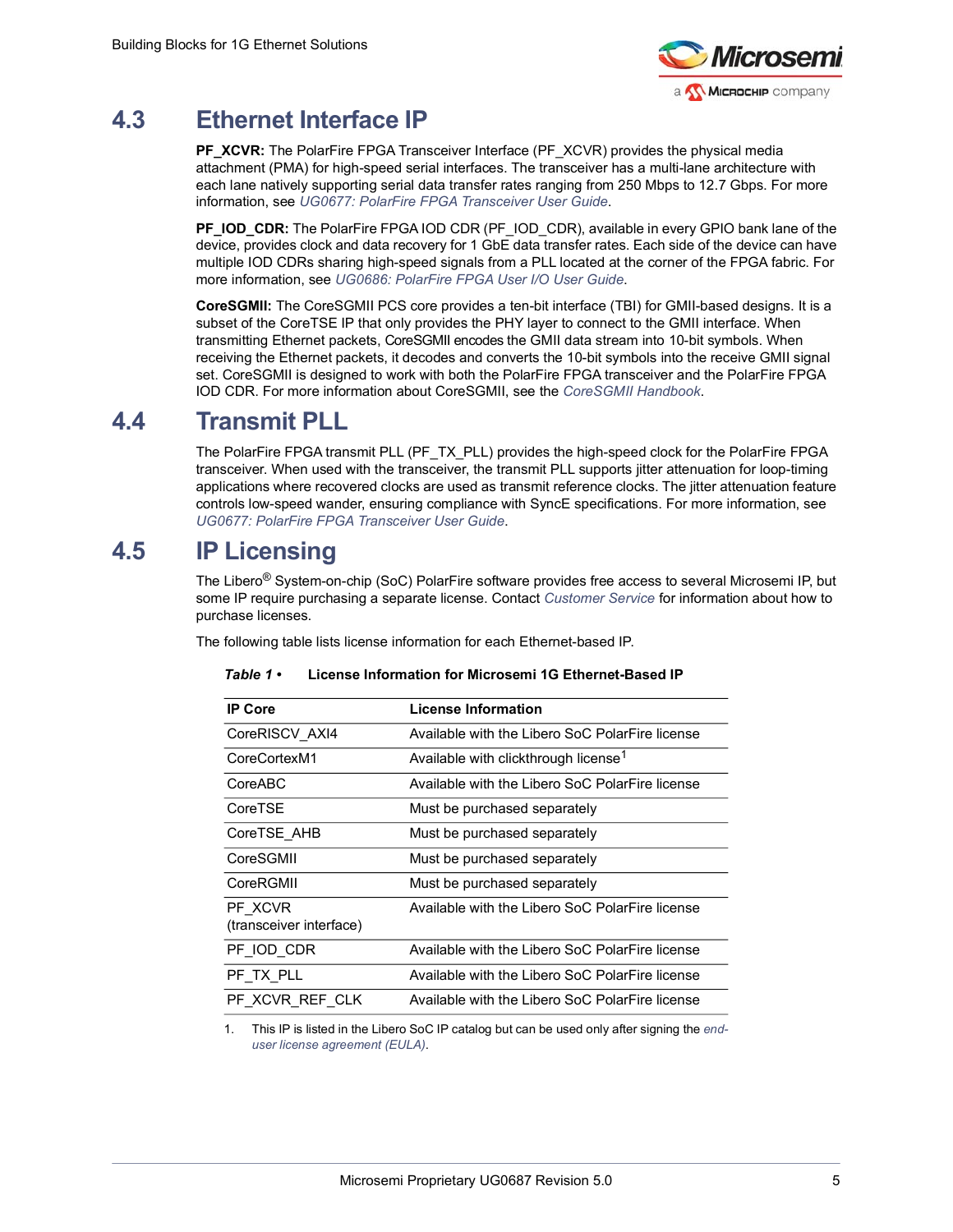

# <span id="page-11-0"></span>**5 Implementing 1G Ethernet Solutions**

In PolarFire devices, 1G Ethernet solutions can be implemented using the CoreTSE or CoreTSE\_AHB MAC IP. Both of these IP support the SGMII, 1000BASE-T, and 1000BASE-X standards. The IP must be initialized and configured using a soft processor, a state machine hosted in the fabric, or the CoreABC IP.

For GMII/RGMII-based designs, GPIOs and HSIOs connect the Ethernet MAC to the external Ethernet PHY. PolarFire FPGA I/O lanes have built-in logic that allows them to support multiple RGMII interfaces with a shared DLL.

Both the transceiver and IOD CDR provide a TBI bridge to the serial data from the MAC. Use the following guidelines to choose the physical layer interface for the design.

- The transceiver supports jitter attenuation for applications such as those that require the SyncE feature. For such applications, and for applications that use the transceiver hard IP block, use the transceiver interface.
- The IOD CDR allows several SGMII ports to be connected using a single PLL. PLL sharing minimizes power consumption and is useful when multiple interfaces are required on the device. If minimal power is the priority, use the IOD CDR.

The following sections describe how the MAC interfaces with the PHY in PolarFire devices for various Ethernet interfaces. For more information about Ethernet interfaces, see [Appendix 1: MAC Layers in the](#page-22-5)  [OSI Reference Model and Standard Ethernet Interfaces, page](#page-22-5) 17.

## <span id="page-11-1"></span>**5.1 1000BASE-T Solutions Using CoreTSE\_AHB**

1000BASE-T solutions are implemented by connecting the CoreTSE\_AHB MAC to an external PHY through a media interface (GMII or SGMII) either using a PolarFire FPGA IOD CDR or a PolarFire FPGA transceiver.

For all CoreTSE\_AHB-based connections, the IP is connected to a soft processor using the CoreAHBLite bus interface.

### <span id="page-11-2"></span>**5.1.1 GMII-Based Designs**

For GMII-based designs, CoreTSE\_AHB is configured in GMII mode and then connected to a compatible 1000BASE-T Ethernet PHY through GPIO or HSIO, as shown in the following illustration.

<span id="page-11-3"></span>*Figure 4 •* **RJ45 Connections for GMII-Based Designs (AMBA AHB)**

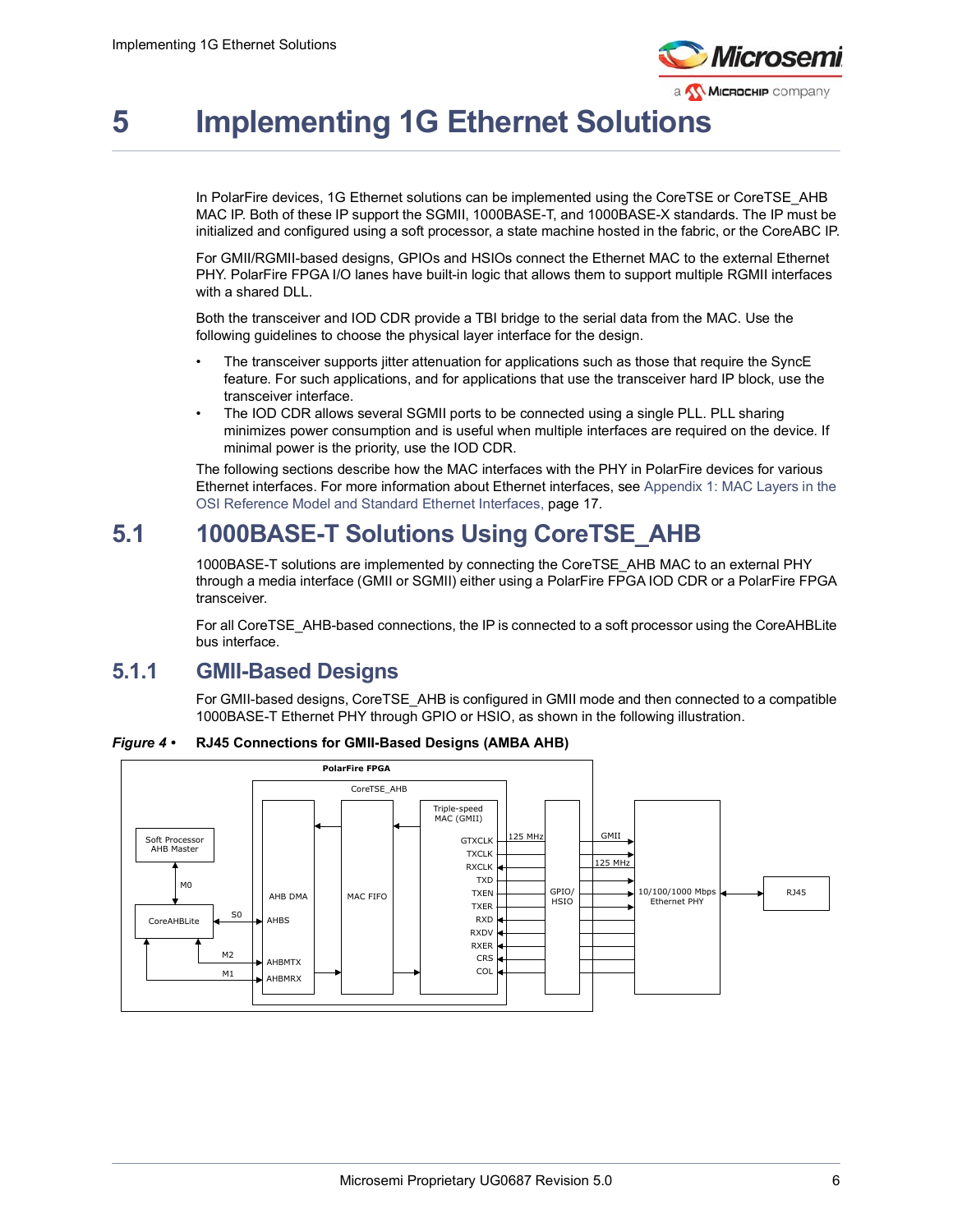

### **5.1.1.1 Clocking Requirements**

The following clocks are required for 1000BASE-T, GMII/RGMII-based, AMBA AHB designs.

- **GTXCLK:** 125-MHz global transmit clock for 1000 Mbps, driven from the MAC to the Ethernet PHY
- **TXCLK:** 125-MHz, 25-MHz, or 2.5-MHz regional transmit clock (for 1000 Mbps, 100 Mbps and 10 Mbps, respectively), driven from the MAC to the Ethernet PHY
- **RXCLK:** 125-MHz, 25-MHz, or 2.5-MHz regional receive clock (for 1000 Mbps, 100 Mbps, and 10 Mbps, respectively), driven from the Ethernet PHY to the MAC

#### **5.1.1.2 RGMII-Based Designs**

For RGMII-based designs, the PF\_IOD\_GENERIC\_TX Configurator converts GMII signals (MAC side) to RGMII signals (PHY side), and the PF\_IOD\_GENERIC\_RX Configurator converts the RGMII signals into GMII signals. CoreTSE\_AHB is configured in GMII mode and connected to an RGMII-compatible 1000BASE-T Ethernet PHY through GPIO or HSIO, as shown in the following illustration.

<span id="page-12-0"></span>*Figure 5 •* **RJ45 Connections for RGMII-Based Designs (AMBA AHB)**



### **5.1.1.3 Configuring IP Using Libero SoC PolarFire**

The CoreTSE AHB MAC IP is available in the Libero SoC PolarFire IP catalog. The following figure shows CoreTSE\_AHB configured in GMII mode.

#### <span id="page-12-1"></span>*Figure 6 •* **CoreTSE\_AHB Configuration in GMII Mode**

| MDIO PHY Address:<br>18<br><b>GTXCLK</b><br>г<br>Include receive slip logic:<br>TXD[7:0]<br>RXD[7:0]<br>Testbench:<br>User<br>$\vert$<br><b>TXEN</b><br><b>RXDV</b><br>Obfuscated<br>License:<br><b>TXER</b><br><b>RXER</b><br><b>AHBMTX</b><br><b>CRS</b><br><b>AHBMRX</b><br><b>COL</b><br><b>AHBS</b><br>OK<br>Help<br>Cancel<br>$\check{}$ | Configurator<br>$\times$<br>П<br><b>CoreTSE_AHB Configurator</b><br>Microsemi:DirectCore:CORETSE AHB:3.1.102<br>Configuration<br>G G/MII<br>$C$ TBI<br>Select Interface:<br>Include station address filtering logic: V<br>⊽<br>Include Wake on LAN logic:<br>М<br>Include Statistics counters logic:<br><b>8K Bytes</b><br>Packet Size:<br>$\overline{\phantom{a}}$ | <b>CORETSE AHB 0</b><br><b>STBP</b><br><b>TXCLK</b><br><b>MDC</b><br><b>RXCLK</b><br><b>MDO</b><br><b>HRESETN</b><br><b>MDOEN</b><br><b>HCLK</b><br>TSM_CONTROL[31:0]<br><b>MDI</b> |
|------------------------------------------------------------------------------------------------------------------------------------------------------------------------------------------------------------------------------------------------------------------------------------------------------------------------------------------------|---------------------------------------------------------------------------------------------------------------------------------------------------------------------------------------------------------------------------------------------------------------------------------------------------------------------------------------------------------------------|-------------------------------------------------------------------------------------------------------------------------------------------------------------------------------------|
|                                                                                                                                                                                                                                                                                                                                                |                                                                                                                                                                                                                                                                                                                                                                     | TSM_INTR[2:0]                                                                                                                                                                       |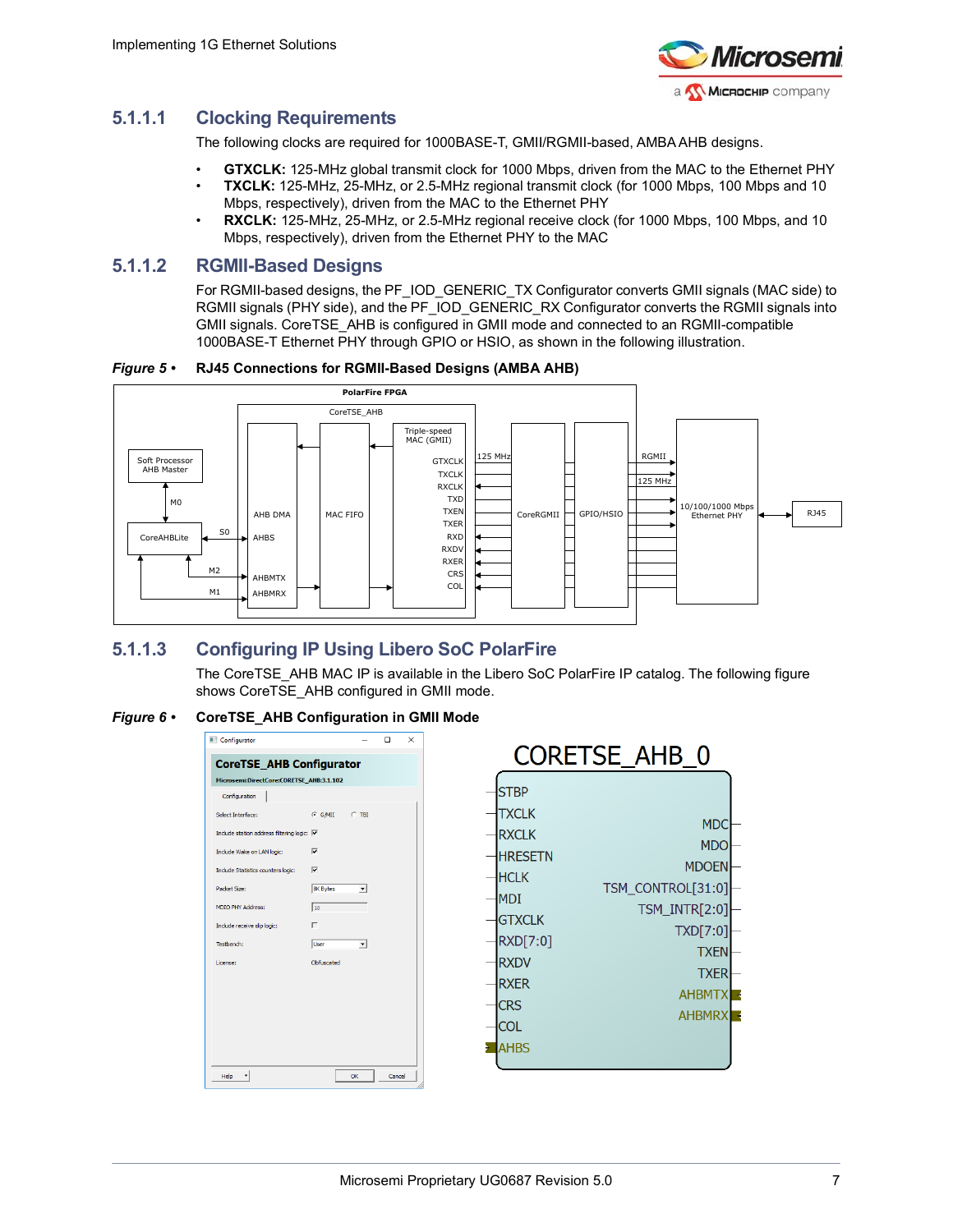

## <span id="page-13-0"></span>**5.1.2 SGMII-Based Designs**

<span id="page-13-3"></span>For SGMII-based designs, CoreTSE\_AHB is configured in TBI/SGMII mode and connected to the SGMII-compatible VSC8575 Ethernet PHY through the IOD CDR circuitry, as shown in the following illustration.



#### <span id="page-13-1"></span>*Figure 7 •* **RJ45 Connections for SGMII-Based Designs (AMBA AHB)**

#### **5.1.2.1 Clocking Requirements**

The following clocks are required for 1000BASE-T, SGMII-based, AMBA AHB designs.

- **RX\_CLK\_R:** 125-MHz receive clock connected to TBI\_RX\_CLK
- **TX\_CLK\_G:** 125-MHz transmit clock connected to TBI\_TX\_CLK

#### **5.1.2.2 GMII Connections Using CoreSGMII**

For GMII-based designs that use TBI, CoreTSE\_AHB is configured in GMII mode and connected to CoreSGMII, an IP designed for applications that use TBI. CoreSGMII is then interfaced to the VSC8575 Ethernet PHY using an IOD CDR or a transceiver connected to an SFP module.

#### **5.1.2.3 Configuring IP and IOD CDR Using Libero SoC PolarFire**

To implement SGMII-based designs, configure the following settings in Libero SoC PolarFire.

• Configure CoreTSE\_AHB in TBI/SGMII mode, as shown in the following figure.

#### <span id="page-13-2"></span>*Figure 8 •* **CoreTSE\_AHB Configuration in SGMII Mode**

| Configurator                               |                 |         |        | × |
|--------------------------------------------|-----------------|---------|--------|---|
| <b>CoreTSE AHB Configurator</b>            |                 |         |        |   |
| Microsemi:DirectCore:CORETSE_AHB:3.1.102   |                 |         |        |   |
| Configuration                              |                 |         |        |   |
| Select Interface:                          | $\subset$ G/MII | $G$ TRI |        |   |
| Include station address filtering logic: V |                 |         |        |   |
| Include Wake on LAN logic:                 | ⊽               |         |        |   |
| Include Statistics counters logic:         | ⊽               |         |        |   |
| Packet Size:                               | <b>8K Bytes</b> |         |        |   |
| MDIO PHY Address:                          | 18              |         |        |   |
| Include receive slip logic:                | n               |         |        |   |
| Testbench:                                 | User            |         |        |   |
| License:                                   | Obfuscated      |         |        |   |
|                                            |                 |         |        |   |
| Help                                       |                 | OK      | Cancel |   |

| LUREIJE AND U  |                    |  |  |  |  |  |  |  |
|----------------|--------------------|--|--|--|--|--|--|--|
| <b>STBP</b>    | <b>MDC</b>         |  |  |  |  |  |  |  |
| <b>TXCLK</b>   | <b>MDO</b>         |  |  |  |  |  |  |  |
| <b>RXCLK</b>   | <b>MDOEN</b>       |  |  |  |  |  |  |  |
| <b>HRESETN</b> | <b>SYNC</b>        |  |  |  |  |  |  |  |
| <b>HCLK</b>    | <b>RCG ERROR</b>   |  |  |  |  |  |  |  |
| <b>MDI</b>     | TSM_CONTROL[31:0]  |  |  |  |  |  |  |  |
| SIGNAL DETECT  | TSM INTR[2:0]      |  |  |  |  |  |  |  |
| TBI RX CLK     | <b>TCG[9:0]</b>    |  |  |  |  |  |  |  |
| TBI TX CLK     | ANX STATE[9:0]     |  |  |  |  |  |  |  |
| RCG[9:0]       | <b>AHBMTX</b><br>F |  |  |  |  |  |  |  |
| <b>AHBS</b>    | R<br><b>AHBMRX</b> |  |  |  |  |  |  |  |
|                |                    |  |  |  |  |  |  |  |

CODETCE AUD O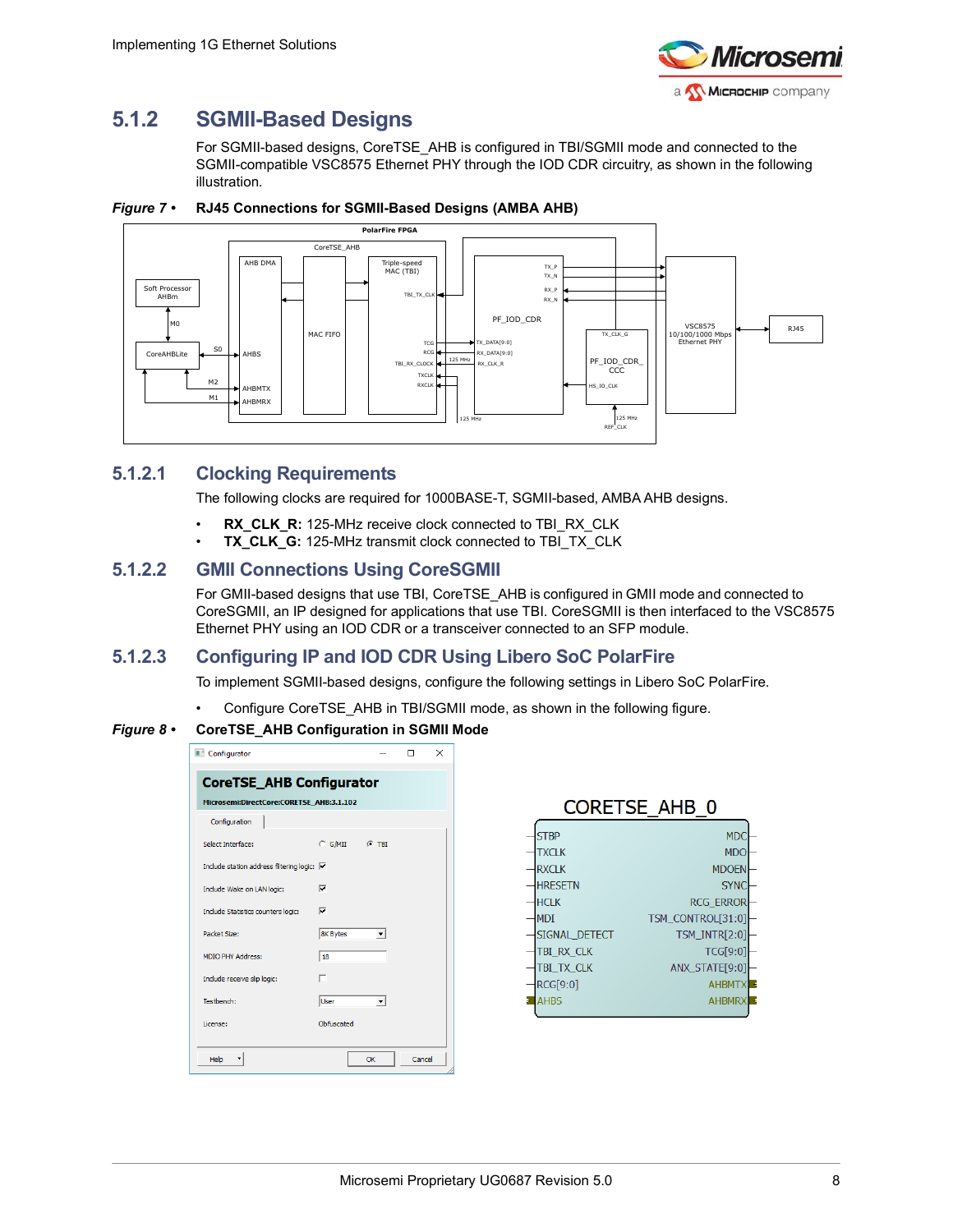

<span id="page-14-3"></span>• Configure the IOD CDR selecting the data transfer rate of 1250 Mbps (required for SGMII mode), as shown in the following figure.

<span id="page-14-2"></span>*Figure 9 •* **IOD CDR Configuration with SGMII Mode Data Transfer Rate**

| Microsemi:SystemBuilder:PF_IOD_CDR:2.4.103<br>Configuration<br>Advanced                                              |                                            |                                                                                                                                                                                                            |
|----------------------------------------------------------------------------------------------------------------------|--------------------------------------------|------------------------------------------------------------------------------------------------------------------------------------------------------------------------------------------------------------|
| □ Configuration<br>Reference clock<br>Data rate<br>RX Only<br>Enable BITSLIP port<br>Enable ODT_EN for LVDS failsafe | Asynchronous v<br>1250<br><b>Mbps</b><br>П | PF_IOD_CDR_UI_0<br>STREAM_START<br>RX_CLK_R<br>TX_DATA[9:0]<br>RX_DATA[9:0]<br>-IRX P<br>RX_VAL<br>$\n  RX\n  N\n$<br>$TX_P$<br><del>∐</del> RST_N<br>TX N<br><b>CDR_CLOCKS</b><br>PF_IOD_CDR_UI<br>Symbol |

## <span id="page-14-0"></span>**5.2 1000BASE-T Solutions Using CoreTSE (Non-AMBA AHB)**

For non-AMBA AHB designs, 1000BASE-T solutions are implemented by connecting the CoreTSE MAC to an external PHY through a media interface (GMII or SGMII) either using a PolarFire FPGA IOD CDR or a PolarFire FPGA transceiver.

For all CoreTSE-based connections, the IP is connected to a soft processor using the AHBtoAPB bus interface.

### <span id="page-14-1"></span>**5.2.1 GMII-Based Designs**

For GMII-based designs, CoreTSE is configured in GMII mode and connected to a GMII-compatible 1000BASE-T Ethernet PHY through GPIO, as shown in the following illustration.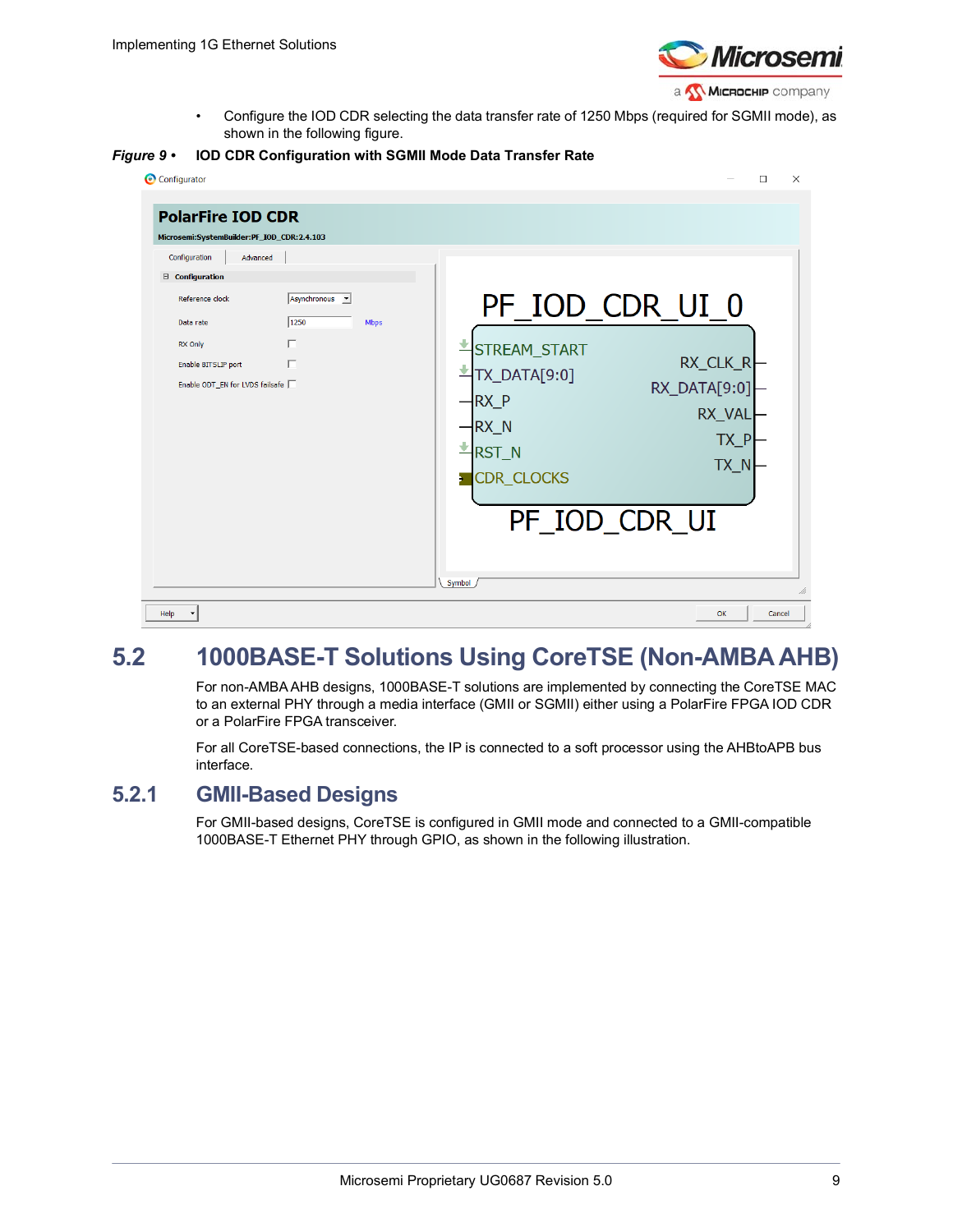

<span id="page-15-0"></span>



#### **5.2.1.1 Clocking Requirements**

The clocks required for 1000BASE-T, GMII/RGMII-based, non-AMBA AHB designs are the same as those required for corresponding AMBA AHB designs:

- **GTXCLK:** 125-MHz global transmit clock for 1000 Mbps, driven from the MAC to the Ethernet PHY
- **TXCLK: 125-MHz,** 25-MHz or 2.5-MHz regional transmit clock (for 1000 Mbps, 100 Mbps and 10 Mbps, respectively), driven from the MAC to the Ethernet PHY
- **RXCLK:** 125-MHz, 25-MHz, or 2.5-MHz regional receive clock (for 1000 Mbps, 100 Mbps, and 10 Mbps, respectively), driven from the Ethernet PHY, driven from the Ethernet PHY to the MAC

#### **5.2.1.2 RGMII-Based Designs**

For RGMII-based designs, the PF\_IOD\_GENERIC\_TX Configurator converts GMII signals (MAC side) to RGMII signals (PHY side), and the PF\_IOD\_GENERIC\_RX Configurator converts RGMII signals into GMII signals. CoreTSE is configured in GMII mode and connected to an RGMII-compatible 1000BASE-T Ethernet PHY through GPIO or HSIO, as shown in the following illustration.

<span id="page-15-1"></span>*Figure 11 •* **RJ45 Connections for RGMII-Based Designs (Non-AMBA AHB)**



### **5.2.1.3 Configuring IP Using Libero SoC PolarFire**

The CoreTSE MAC IP is available in the Libero SoC PolarFire IP catalog. The following figure shows CoreTSE configured in GMII mode.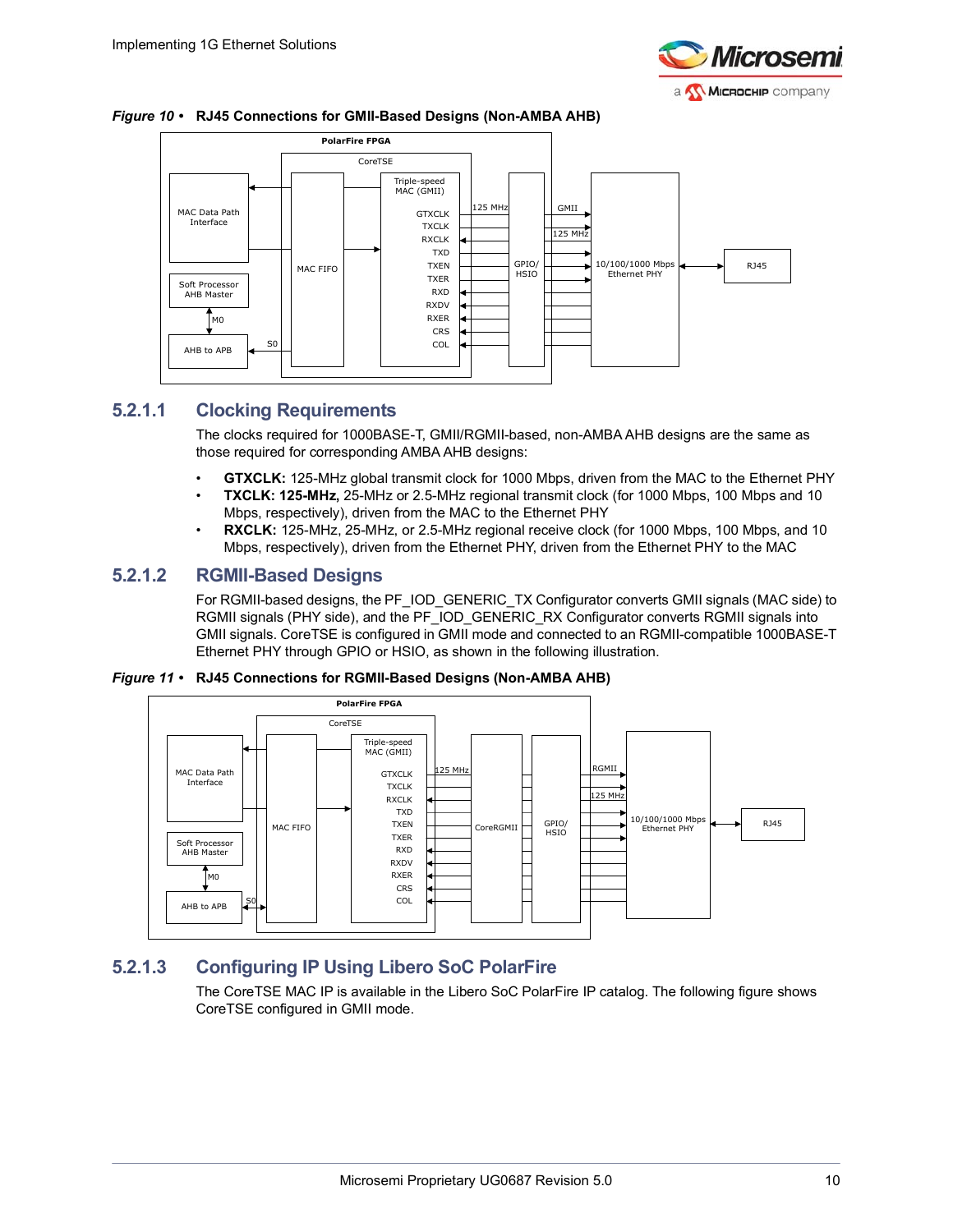

<span id="page-16-1"></span>*Figure 12 •* **CoreTSE Configuration in GMII Mode**



### <span id="page-16-0"></span>**5.2.2 SGMII-Based Designs**

<span id="page-16-3"></span>For SGMII-based designs, CoreTSE is configured in TBI/SGMII mode and connected to the SGMIIcompatible VSC8575 Ethernet PHY through IOD CDR circuitry, as shown in the following illustration.

<span id="page-16-2"></span>*Figure 13 •* **RJ45 Connections for SGMII-Based Designs (Non-AMBA AHB)**



#### **5.2.2.1 Clocking Requirements**

The clocks required for 1000BASE-T, SGMII-based, non-AMBA AHB designs are the same as those required for corresponding AMBA AHB designs:

- **RX\_CLK\_R:** 125-MHz receive clock connected to TBI\_RX\_CLK
- **TX\_CLK\_G:** 125-MHz transmit clock connected to TBI\_TX\_CLK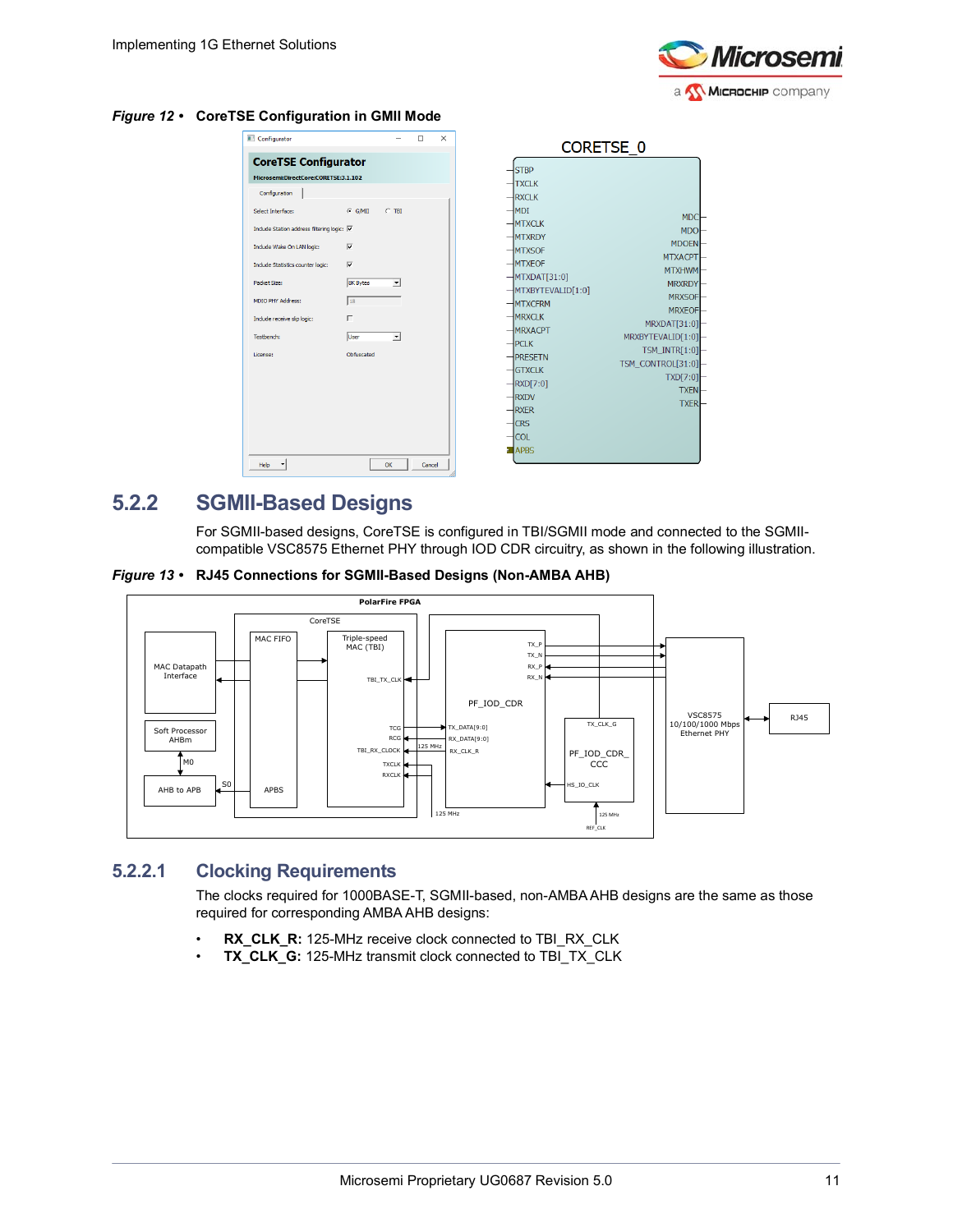

#### **5.2.2.2 GMII Connections Using CoreSGMII**

For GMII-based designs that use TBI, CoreTSE is configured in GMII mode and connected to CoreSGMII, which, in turn, is interfaced to the VSC8575 Ethernet PHY using a IOD CDR or a transceiver connected to an SFP module.

#### <span id="page-17-1"></span>**5.2.2.3 Configuring IP and IOD CDR Using Libero SoC PolarFire**

To implement RJ45 connections for SGMII-based designs, configure the following settings in Libero SoC PolarFire.

• Configure CoreTSE in TBI/SGMII mode, as shown in the following figure.

#### <span id="page-17-0"></span>*Figure 14 •* **CoreTSE Configuration in SGMII Mode**

| Configurator                               |                         |                          | $\Box$ | $\times$ | <b>CORETSE 0</b>     |                        |
|--------------------------------------------|-------------------------|--------------------------|--------|----------|----------------------|------------------------|
| <b>CoreTSE Configurator</b>                |                         |                          |        |          |                      |                        |
| Microsemi:DirectCore:CORETSE:3.1.102       |                         |                          |        |          | <b>STBP</b>          |                        |
| Configuration                              |                         |                          |        |          | <b>TXCLK</b>         |                        |
| Select Interface:                          | $C$ G/MII               | $G$ TBI                  |        |          | $-$ RXCLK            | <b>MDC</b>             |
|                                            |                         |                          |        |          | $ MDI$               | MDO-                   |
| Include Station address filtering logic: √ |                         |                          |        |          | $-MTXCLK$            | MDOEN-                 |
| Include Wake On LAN logic:                 | $\overline{\mathbf{v}}$ |                          |        |          | $-MTXRDY$            | <b>MTXACPT</b>         |
| Include Statistics counter logic:          | $\overline{\mathbf{v}}$ |                          |        |          | $-MTXSOF$            | MTXHWM                 |
|                                            |                         |                          |        |          | $-MTXEOF$            | <b>MRXRDY</b>          |
| Packet Size:                               | <b>8K Bytes</b>         | $\mathbf{v}$             |        |          | $-MTXCFRM$           | MRXSOF-                |
| MDIO PHY Address:                          | 18                      |                          |        |          | $-MRXCLK$            | MRXEOF-                |
| Include receive slip logic:                | П                       |                          |        |          | <b>MRXACPT</b>       | MRXDAT[31:0]-          |
| Testbench:                                 | luser                   | $\overline{\phantom{a}}$ |        |          | $H$ PCLK             | MRXBYTEVALID[1:0]      |
|                                            |                         |                          |        |          | $-$ <b>PRESETN</b>   | TSM INTR[1:0] $\vdash$ |
| License:                                   | Obfuscated              |                          |        |          | $-MTXDAT[31:0]$      | TSM CONTROL[31:0]      |
|                                            |                         |                          |        |          | $-MTXBYTEVALID[1:0]$ | <b>SYNC</b>            |
|                                            |                         |                          |        |          | -SIGNAL DETECT       | <b>RCG ERROR-</b>      |
|                                            |                         |                          |        |          | $-$ TBI RX CLK       | TCG[9:0]               |
|                                            |                         |                          |        |          | <b>TBI TX CLK</b>    | ANX STATE[9:0]         |
|                                            |                         |                          |        |          | $-$ RCG[9:0]         |                        |
|                                            |                         |                          |        |          | <b>APBS</b>          |                        |
|                                            |                         | OK                       |        |          |                      |                        |
| Help                                       |                         |                          | Cancel |          |                      |                        |

• Configure the IOD CDR selecting the data transfer rate of 1250 Mbps (required for SGMII mode), as shown in Figure [9, page](#page-14-2) 9.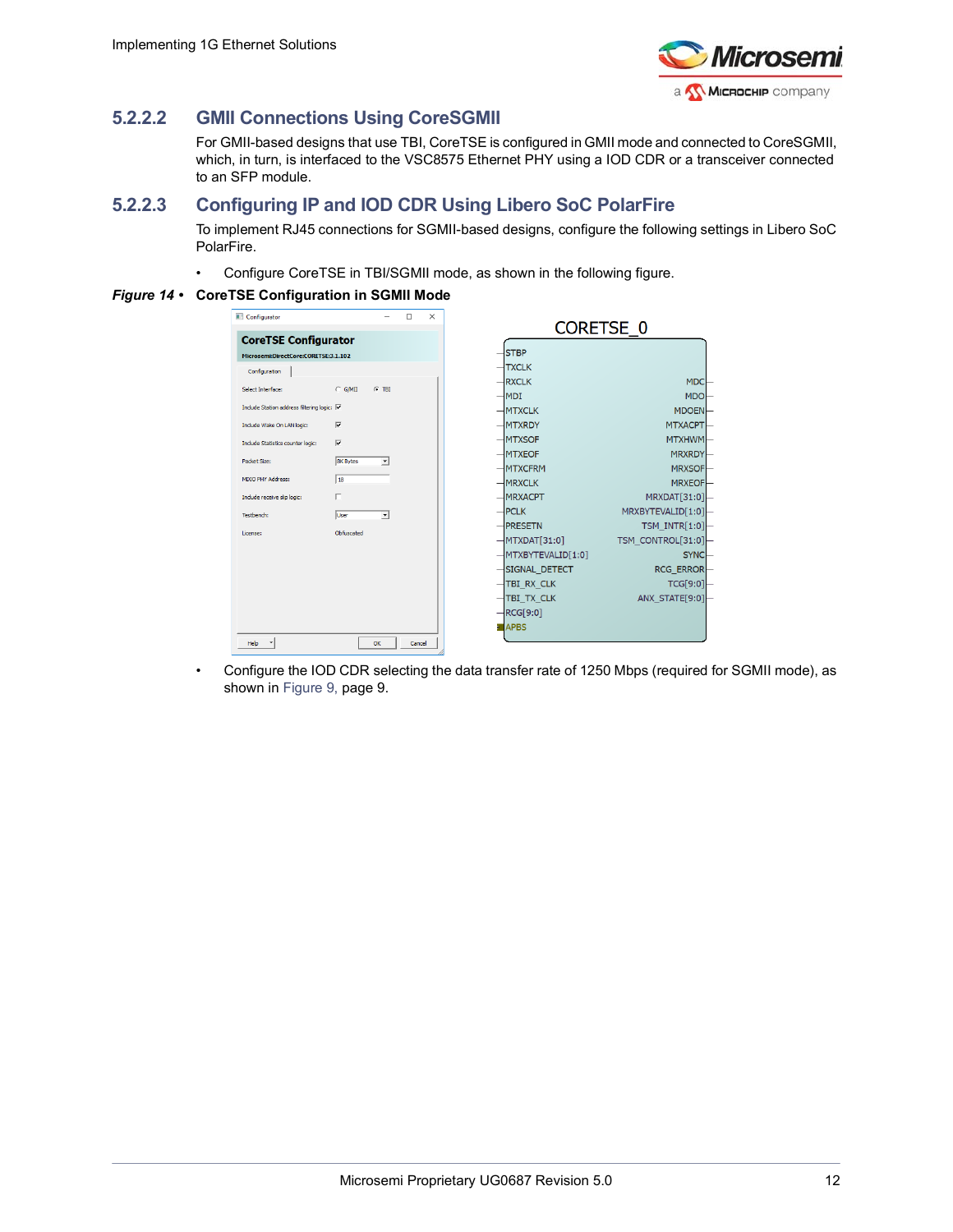

# <span id="page-18-0"></span>**5.3 1000BASE-X Solutions Using CoreTSE (Non-AMBA AHB)**

1000Base-X solutions are implemented by connecting the CoreTSE MAC to an external PHY compatible with the Ethernet interface used in the design. The MAC is connected to optical-to-electrical (O/E) converters through the transceiver.

## <span id="page-18-1"></span>**5.3.1 SGMII-Based Designs**

For SGMII-based designs, CoreTSE is configured in TBI/SGMII mode and connected to a 1G SFP using the transceiver. One of the transceiver lanes is connected to the SFP module cage on the PolarFire device, as shown in the following illustration.

<span id="page-18-2"></span>



#### <span id="page-18-4"></span>**5.3.1.1 Clocking Requirements**

<span id="page-18-3"></span>The clocks required for 1000BASE-X, SGMII-based, non-AMBA AHB designs are the same as those required for corresponding AMBA AHB designs:

- **TBI\_RX\_CLK:** 125-MHz TBI transmit clock driven from the transceiver or sourced by the local reference clock oscillator
- **TBI\_TX\_CLK:** 125-MHz TBI receive clock driven from the transceiver
- **TXCLK:** 2.5-MHz, 25-MHz, or 125-MHz transmit clock (for 10 Mbps, 100 Mbps, and 1000 Mbps, respectively)
- **RXCLK:** 2.5-MHz, 25-MHz, or 125-MHz receive clock (for 10 Mbps, 100 Mbps, and 1000 Mbps, respectively)
- **CLKS\_FROM\_TXPLL\_0:** Clocks from the transmit PLL bus interface port with the following underlying signals common to all lanes instantiated in the transceiver interface IP core:
	- TX\_BIT\_CLK\_0
	- TX\_PLL\_LOCK\_0
	- TX\_PLL\_REF\_CLK\_0
- **CDR\_REF\_CLK:** Reference for the lane CDR, sourced from the receiver reference clock IP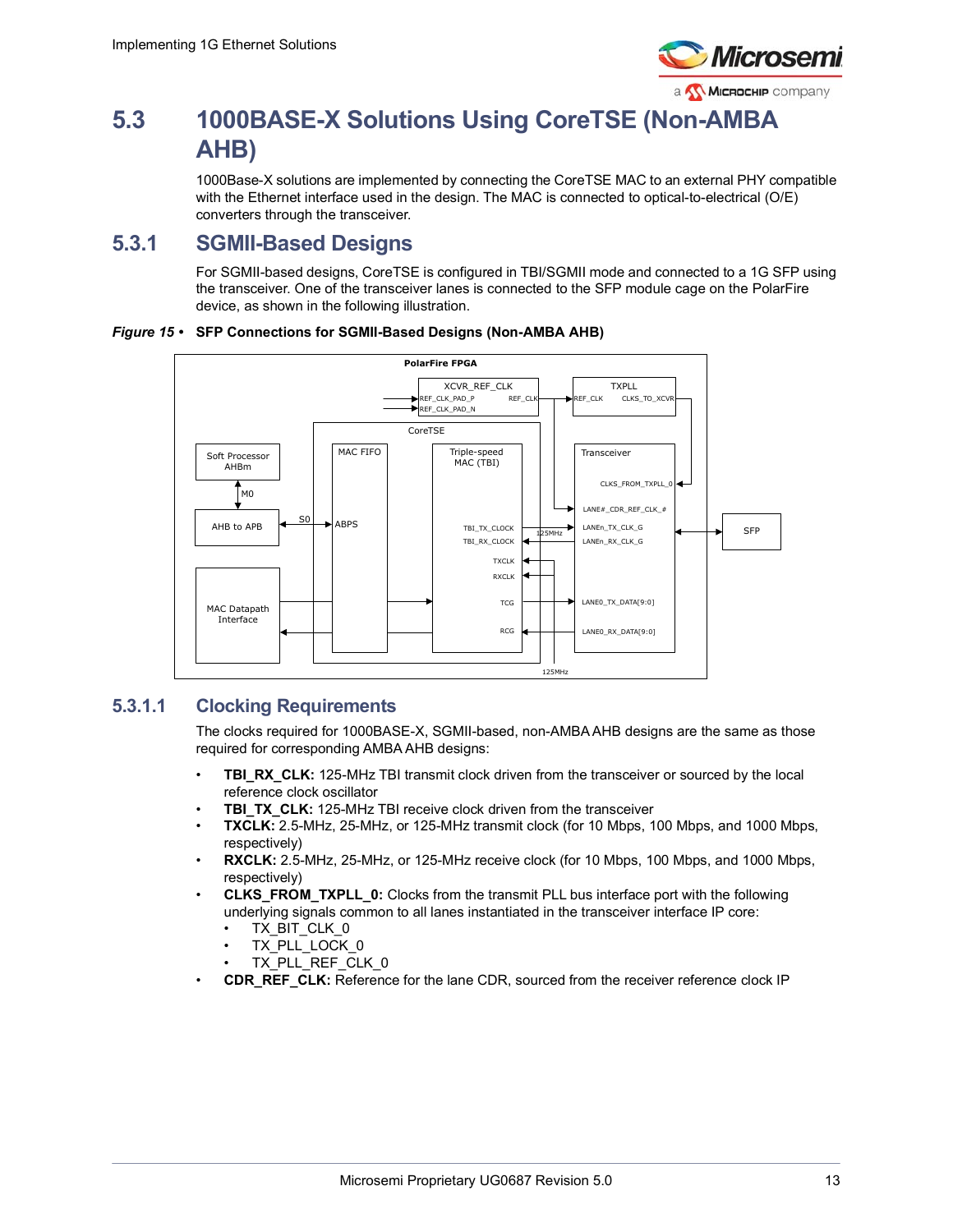

### **5.3.1.2 Configuring IP and Transceiver Interface Using Libero SoC PolarFire**

To implement SFP connections for SGMII-based designs, use the following settings in Libero SoC PolarFire.

- Configure CoreTSE in TBI/SGMII mode (see Figure [14, page](#page-17-0) 12).
- <span id="page-19-1"></span>• Configure the transceiver in SGMII mode, as shown in the following figure.

#### <span id="page-19-0"></span>*Figure 16 •* **Transceiver Interface Configuration in SGMII Mode**

| Microsemi:SystemBuilder:PF XCVR ERM            |                                     |                                                                            |                                                                       |                                           |
|------------------------------------------------|-------------------------------------|----------------------------------------------------------------------------|-----------------------------------------------------------------------|-------------------------------------------|
|                                                | $\mathbin{\textcircled{\char'136}}$ |                                                                            |                                                                       |                                           |
| 10GBASE-R                                      | $\blacktriangle$                    | E General                                                                  |                                                                       |                                           |
| 10GBASE-KR                                     |                                     | Tx and Rx (Full Duplex)<br>$\overline{ }$<br>Transceiver mode              | $\boxed{\checkmark}$ Enhanced receiver management                     |                                           |
| SGMII                                          |                                     | Number of lanes<br>п                                                       | None (CDR)<br>킈<br><b>Receiver calibration</b>                        |                                           |
| <b>OSGMII</b>                                  |                                     |                                                                            |                                                                       |                                           |
| <b>CPRI Rate 1</b>                             |                                     | <b>El PMA Settings</b>                                                     |                                                                       |                                           |
| <b>CPRI Rate 2</b>                             |                                     |                                                                            |                                                                       | PF_XCVR_0                                 |
| <b>CPRI Rate 3</b>                             |                                     | 1250<br>Mbps<br>TX data rate                                               | 1250<br>RX data rate<br><b>Mbps</b>                                   |                                           |
| <b>CPRI Rate 4</b>                             |                                     | TX clock division factor<br>$\sqrt{4}$<br>$\overline{\phantom{a}}$         | Lock to data<br>⊒<br>RX CDR lock mode                                 | <b>CTRL CLK</b><br>PADs_OUT               |
| <b>CPRI Rate 5</b>                             |                                     | 5000,000<br>TX PLL base data rate<br>Mbps                                  | $\overline{ }$<br>Dedicated<br>RX CDR reference clock source          | CTRL_ARST_N                               |
| <b>CPRI Rate 6</b>                             |                                     | TX PLL bit clock frequency 2500.000<br>MHz                                 | $\overline{\mathbf{v}}$ MHz<br>RX CDR reference clock frequency 125.0 | LANED TXD N<br>CLKS_FROM_TXPLL_0          |
| <b>CPRI Rate 7</b>                             |                                     |                                                                            | RX JA clock frequency<br>MHz<br>125                                   | LANEO TXD PL-                             |
| <b>CPRI Rate 8</b>                             |                                     |                                                                            |                                                                       | PAD <sub>s_IN</sub><br>LANEO_OUT          |
| SDI 3G                                         |                                     | <b>E</b> PCS Settings                                                      |                                                                       | LANED_RXD_N<br>LANEO_RX_BYPASS_DATA       |
| <b>SDI HD</b>                                  |                                     |                                                                            |                                                                       | LANED_RXD_P                               |
| SDI SD                                         |                                     | TX PCS-Fabric interface width 10<br>$\overline{\phantom{a}}$ bits          | RX PCS-Fabric interface width 10<br>- bits                            | LANEO_RX_CLK_R<br><b>ELANEO_IN</b>        |
| Interlaken 6,25G                               |                                     |                                                                            |                                                                       | LANEO_RX_DATA[9:0]<br>LANEO CDR REF CLK 0 |
| Interlaken 10G                                 |                                     | TX FPGA interface frequency 125<br>MHz                                     | RX FPGA interface frequency 125<br>MHz                                | LANEO_RX_IDLE                             |
| XAUI                                           | $\overline{\phantom{a}}$            | <b>EX PMA Mode</b>                                                         |                                                                       | <b>LANEO LOS</b><br>LANEO_RX_READY>       |
|                                                |                                     | F Enable CDR Bit-slip port                                                 |                                                                       | LANEO PCS ARST N<br>LANEO_RX_VALL         |
| New preset<br>Apply                            |                                     |                                                                            |                                                                       | LANEO_PMA_ARST_N                          |
|                                                |                                     | 8b10b Encoding/Decoding                                                    |                                                                       | LANEO TX CLK R<br>LANEO_RX_SLIP           |
| <b>Description:</b> Presets for SGMII protocol |                                     | 64b6xb Gear Box                                                            |                                                                       | LANEO TX CLK STABLE<br>LANEO_TX_DATA[9:0] |
|                                                |                                     | 66666                                                                      | $C$ 64h67h                                                            |                                           |
|                                                |                                     |                                                                            |                                                                       | PF XCVR                                   |
|                                                |                                     | F Enable Disparity                                                         | Enable BER monitor state machine                                      |                                           |
|                                                |                                     | Enable Scrambler/Descrambler                                               | Enable 32 bits data width                                             |                                           |
|                                                |                                     | Soft PIPE Interface                                                        |                                                                       |                                           |
|                                                |                                     | PCIe Gen1 (2.5 Gbps) ~<br>Protocol                                         |                                                                       |                                           |
|                                                |                                     |                                                                            |                                                                       |                                           |
|                                                |                                     |                                                                            |                                                                       | $\blacktriangleright$ Symbol /            |
|                                                |                                     | m. Clocks and Bossets                                                      |                                                                       |                                           |
|                                                |                                     |                                                                            |                                                                       |                                           |
| Messages @ Errors A Warnings @ Info            |                                     |                                                                            |                                                                       |                                           |
|                                                |                                     |                                                                            |                                                                       |                                           |
|                                                |                                     | <b>A</b> Warning: Settings have been modified because of preset selection. |                                                                       |                                           |
|                                                |                                     |                                                                            |                                                                       |                                           |
|                                                |                                     |                                                                            |                                                                       |                                           |
|                                                |                                     |                                                                            |                                                                       |                                           |
|                                                |                                     |                                                                            |                                                                       |                                           |

When configuring the transceiver, the transceiver data rate must be set to 1250 Mbps to match the SGMII/1000BASE-X data transfer rate, as shown in the preceding figure.

The TX clock division factor allows the transceiver lane high-speed bit clock from the TX PLL to be divided, which allows the user to share a higher rate TX PLL and locally divide the clock to match the 1250 Mbps. The default value for this field is 1.

The PCS-Fabric interface width must be set to 10 bits to match the TBI required by the CoreTSE/CoreTSE\_AHB/CoreSGMII IP blocks.

Because the CoreTSE, CoreTSE\_AHB, and CoreSGMII IP have built-in PCS functionality, PMA mode must be selected to allow the transceiver to transmit and receive serial data.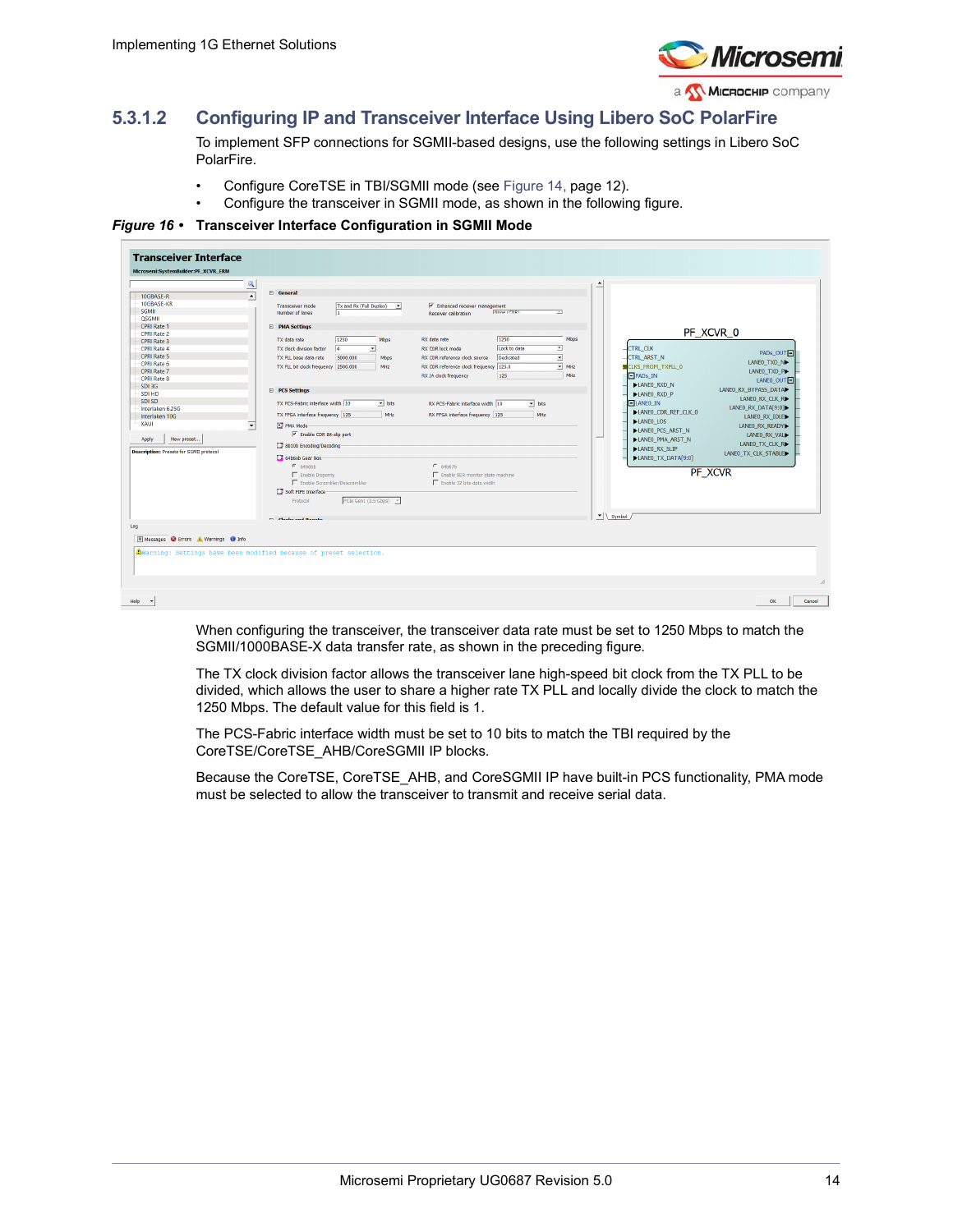

## <span id="page-20-0"></span>**5.3.2 SGMII Based Designs Using IOD-CDR**

<span id="page-20-4"></span>For SGMII-based designs, CoreTSE is configured in TBI/SGMII mode and connected to a 1G SFP using the IOD-CDRs, as shown in the following illustration.

For more information related to Clocking requirements, refer to [Clocking Requirements, page](#page-18-4) 13.

For more information related to Configuring IP and IOD CDR Using Libero SoC PolarFire, refer to [Configuring IP and IOD CDR Using Libero SoC PolarFire, page](#page-17-1) 12.

<span id="page-20-2"></span>*Figure 17 •* **SFP Connections for SGMII-Based Designs (for IOD-CDR)**



# <span id="page-20-1"></span>**5.4 Synchronous Ethernet (SyncE) Support**

<span id="page-20-3"></span>The SyncE technology is commonly used for frequency synchronization in networks. SyncE-enabled Ethernet switches can extend frequency from one side of the network to the other. The transmit PLL in PolarFire devices supports jitter attenuation at both 1 Gbps and 10 Gbps data transfer rates.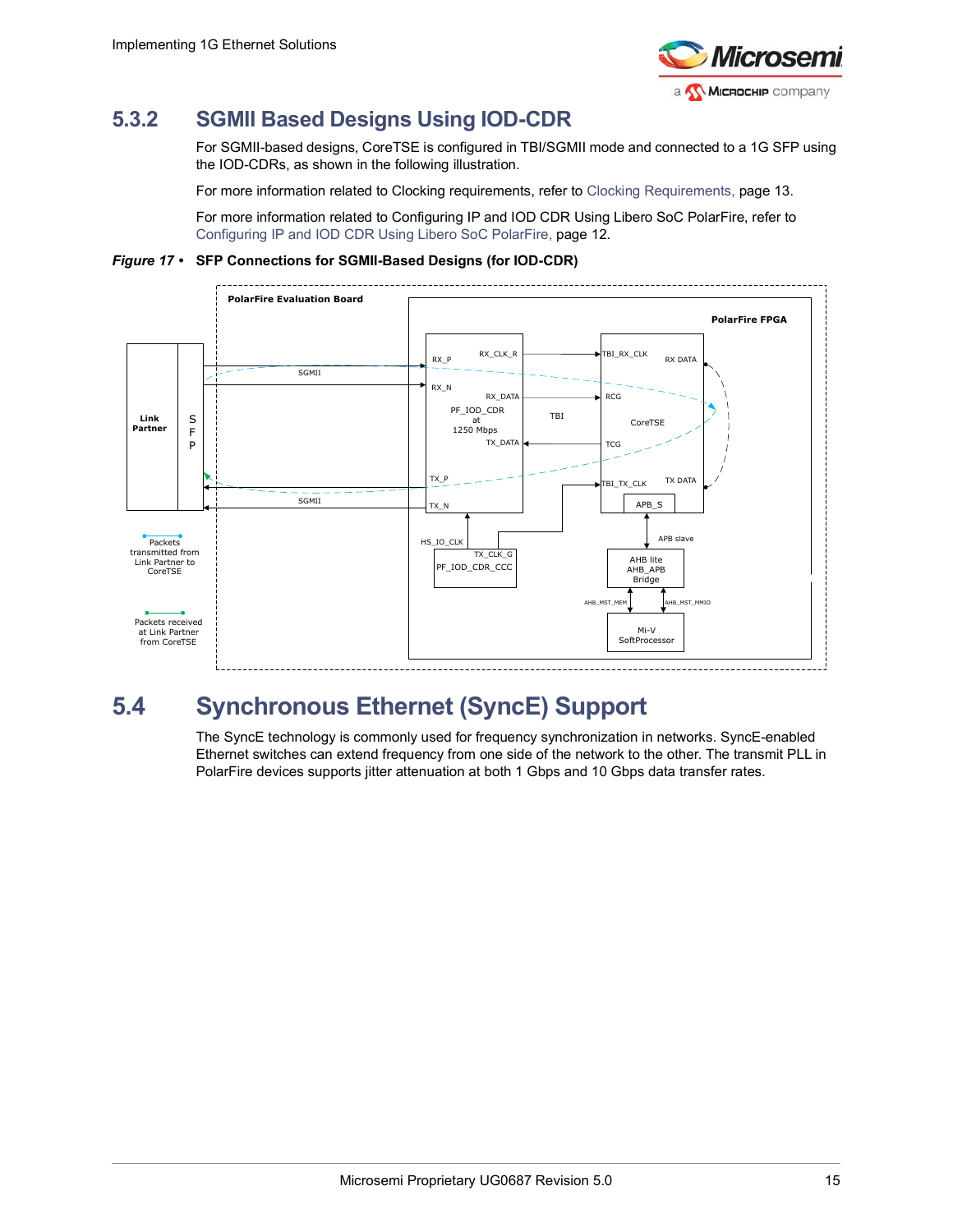

## <span id="page-21-0"></span>**5.5 Firmware Support**

The CoreTSE IP driver is distributed through the Microsemi SoC firmware catalog. This catalog provides access to the documentation for the driver, generates application projects from source files, and generates sample projects that illustrate how to use the driver.

[The firmware catalog is available at:](www.microsemi.com/soc/products/software/firmwarecat/default.aspx) 

[w](www.microsemi.com/soc/products/software/firmwarecat/default.aspx)ww.microsemi.com/soc/products/software/firmwarecat/default.aspx.

The CoreTSE driver supports the following features.

- Initialization and configuration
- Transmit operations
- Receive operations
- Reading link status and statistics
- Address-based frame filtering
- Wake-up on LAN (WoL) with unicast match and AMD magic packet detection
- Jumbo frames
- **Note:** The CoreTSE IP does not have an AHB interface for packet transmission and reception, so transmit and receive operations are only supported for CoreTSE\_AHB. All other features supported by the driver are applicable to both CoreTSE\_AHB and CoreTSE.

For more information about the CoreTSE driver, see the *CoreTSE Driver User Guide* (accessible from the CoreTSE Configurator in the Libero SoC PolarFire software).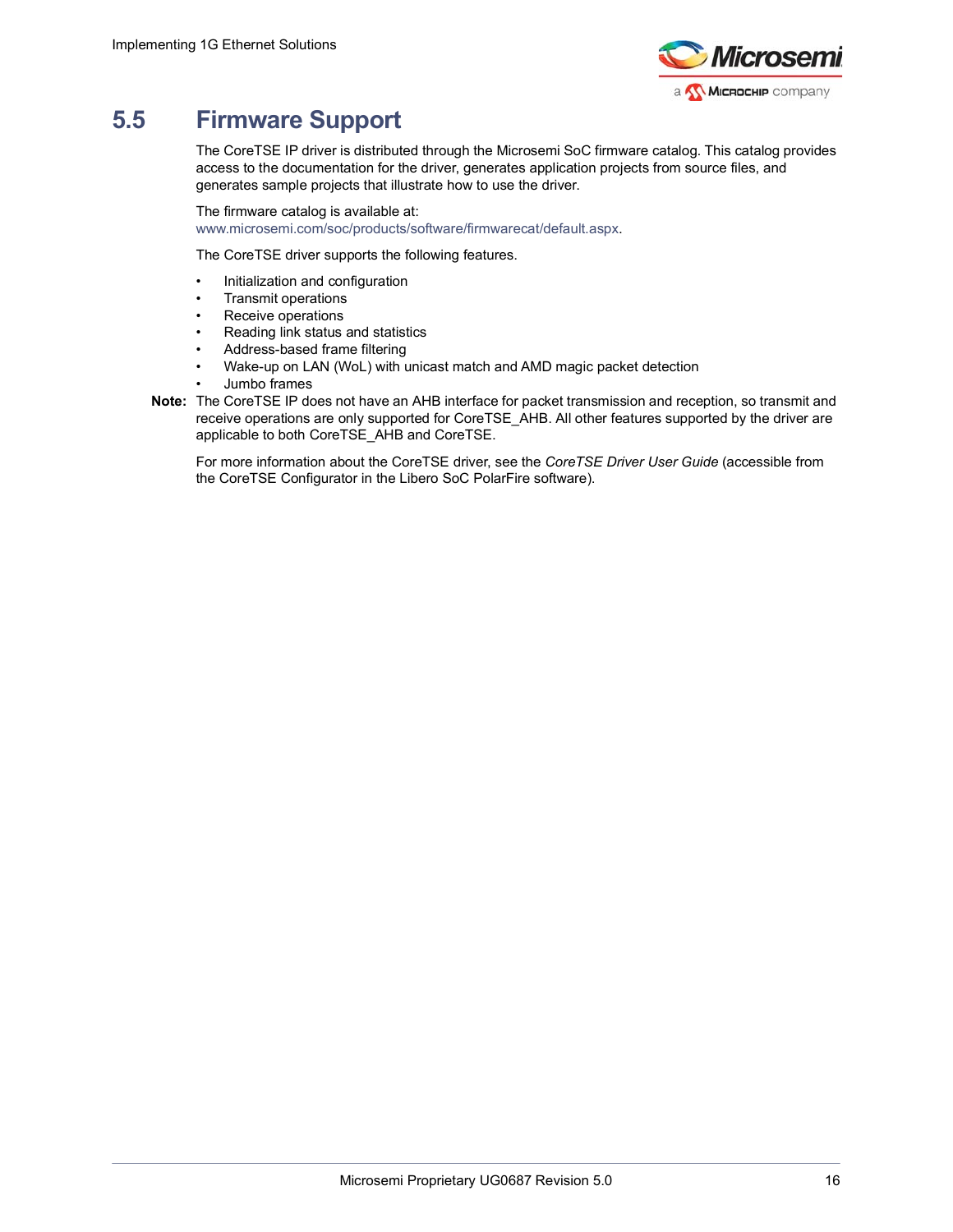

# <span id="page-22-5"></span><span id="page-22-0"></span>**6 Appendix 1: MAC Layers in the OSI Reference Model and Standard Ethernet Interfaces**

This section discusses how Ethernet MAC layers fit into the open systems interconnection (OSI) reference model and provides information about the standard interfaces used for Ethernet connections.

## <span id="page-22-1"></span>**6.1 MAC Layers**

The OSI reference model is a standard framework for data communication between networked systems. The following illustration shows the relationship between the OSI reference model and the Ethernet MAC as defined in the IEEE 802.3-2012 standard. It also illustrates where the supported physical interfaces (PCS, PMA, and PMD) fit into the architecture. The MAC and MAC control sublayers shown are handled by the Ethernet MAC.

#### <span id="page-22-4"></span>*Figure 18 •* **IEEE Standard 802.3-2012 Ethernet Model**



The data link and physical layers in the OSI model are explained as follows.

### <span id="page-22-2"></span>**6.1.1 LLC**

The logical layer control (LLC) sublayer acts as an interface between the MAC and the network layer. It provides frame synchronization, flow control, and error checking mechanisms. It also offers multiplexing mechanisms to allow several network protocols to exist simultaneously in a multi-point network and share the same network medium for transmitting and receiving Ethernet packets.

### <span id="page-22-3"></span>**6.1.2 MAC Sublayer**

The MAC sublayer, referred to as the MAC, is defined in IEEE 802.3-2012, clauses 2, 3, and 4. The MAC is the second sublayer of the data link layer in the seven-layer OSI model. It provides addressing and channel access control mechanisms that allow terminals and network nodes in a multiple access network using a shared medium, such as an Ethernet network, to communicate with each other. The MAC is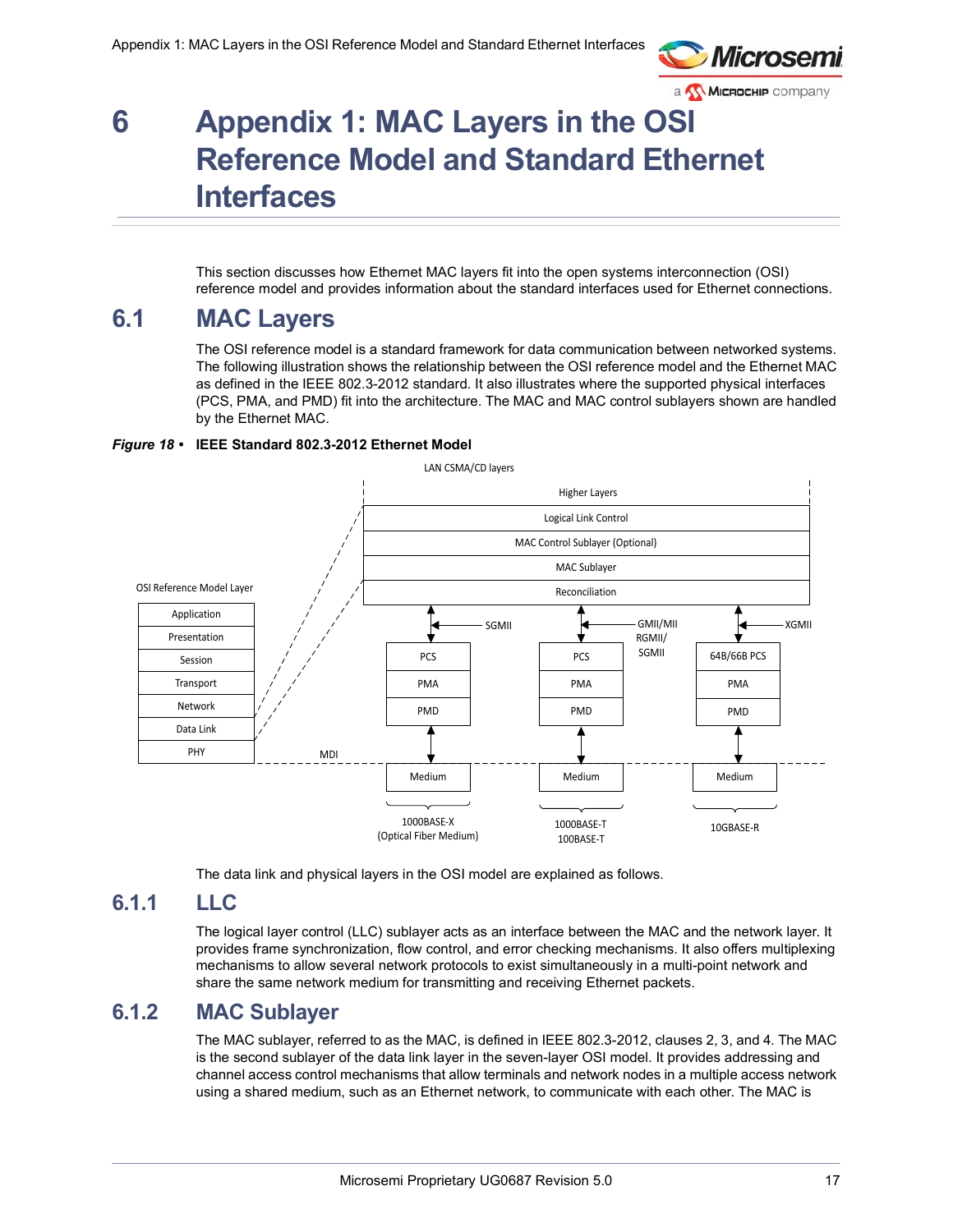

responsible for the transmission of data packets to and from the network-interface card. It is independent of the physical layer and can connect to any type of physical layer device.

## <span id="page-23-0"></span>**6.1.3 MAC Control Sublayer**

The MAC control sublayer, defined in IEEE 802.3-2012, clause 31 provides real-time flow control manipulation for the MAC. MAC and MAC control sublayer functions are performed by the Ethernet MAC in all modes of operation.

### <span id="page-23-1"></span>**6.1.4 Reconciliation Sublayer**

The reconciliation sublayer maps the signals between the physical medium interface and the MAC layer.

## <span id="page-23-2"></span>**6.1.5 Physical Sublayers (PCS, PMA, and PMD)**

The Ethernet physical layer consists of the following three sublayers:

- Physical coding sublayer (PCS)—performs autonegotiation and coding operations such as 8b/10b encoding
- Physical medium attachment sublayer (PMA)—performs data serialization and clock recovery necessary to move serial data in and out of the device
- Physical medium-dependent sublayer (PMD)—hosts the transceiver that receives and transmits data through the physical medium

The MAC does not have the PHY functionality to allow it to directly connect to the physical medium. The following are the two PHY standards that connect the MAC to the physical medium:

- BASE-T PHYs connect the MAC with copper media through GMII, RGMII, SGMII, or 1000BASE-T interfaces.
- BASE-X PHYs connect the MAC with fiber-optic media through the SGMII or 1000BASE-X interface.

## <span id="page-23-3"></span>**6.2 Standard Ethernet MAC Interfaces**

This section describes standard interfaces used to connect the Ethernet MAC to the PHY and the signals associated with each interface.

**Note:** The direction of signals as described in this section is with reference to the MAC, not the PHY.

### <span id="page-23-4"></span>**6.2.1 Gigabit Media-Independent Interface (GMII)**

GMII connects a 10/100/1000 Mbps-capable MAC to the PHY.

The following table lists the GMII interface signals.

#### <span id="page-23-5"></span>*Table 2 •* **GMII Interface Signals**

| <b>Signal</b> | <b>Direction</b> | <b>Description</b>                                                                                                      |
|---------------|------------------|-------------------------------------------------------------------------------------------------------------------------|
| TXD[7:0]      | Output           | GMII transmit data signals for the MAC to supply byte-aligned<br>data to the PHY.                                       |
| TX EN         | Output           | GMII transmit data enable. Indicates to the PHY that data is<br>available on the GMII for transmission.                 |
| TX_ER         | Output           | GMII transmit data error.                                                                                               |
| RXD[7:0]      | Input            | GMII receive data signals for the PHY to transmit byte-aligned<br>data to the MAC.                                      |
| RX_ER         | Input            | GMII receive data error.                                                                                                |
| RX DV         | Input            | Indicates GMII receive data valid.                                                                                      |
| <b>CRS</b>    | Input            | Asynchronous carrier sense signal. Indicates at least one physical<br>device is transmitting on the physical medium.    |
| COL           | Input            | Asynchronous collision signal. Indicates more than one physical<br>device is transmitting simultaneously on the medium. |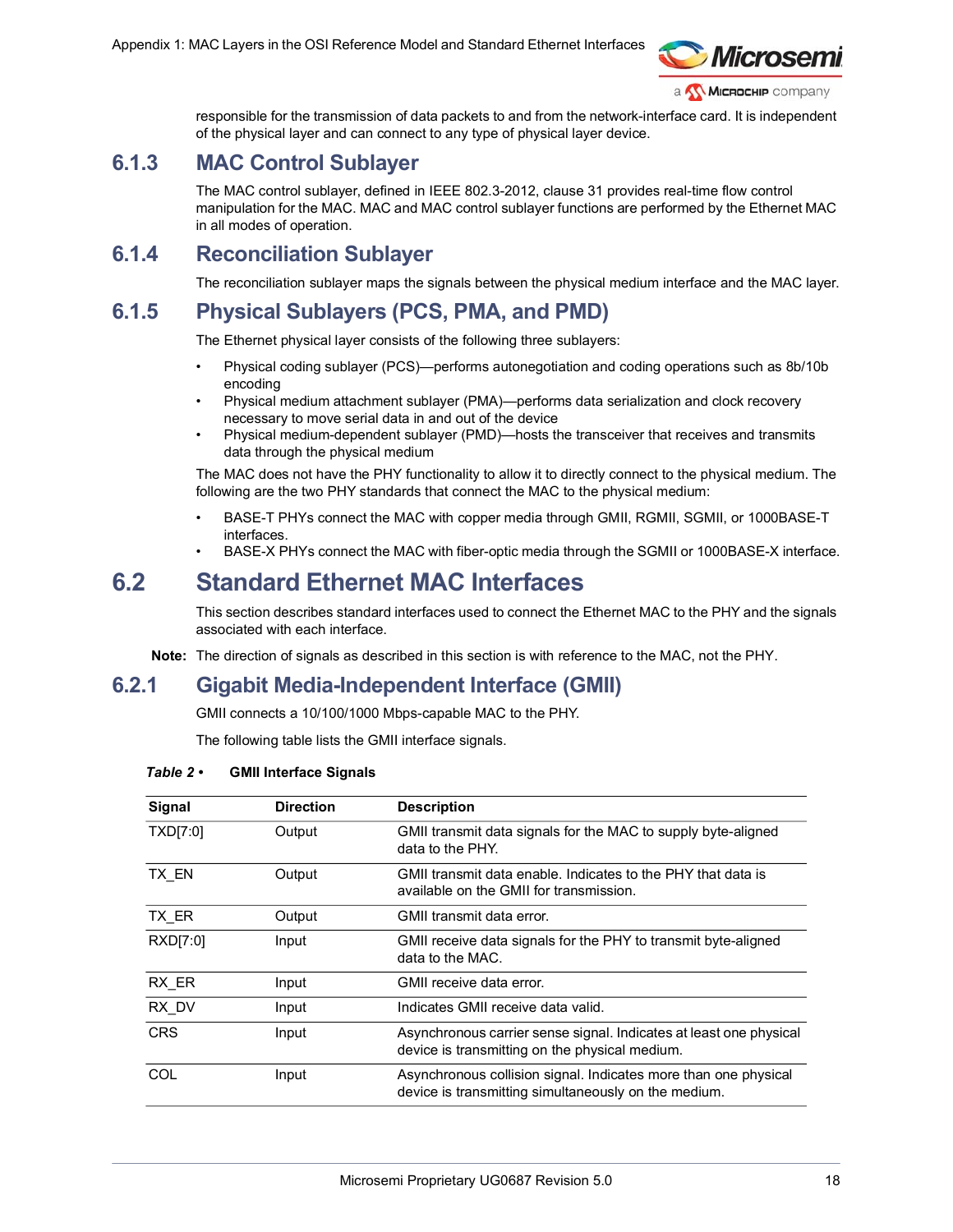

| Signal     | <b>Direction</b> | <b>Description</b>                                                                                                                                  |  |
|------------|------------------|-----------------------------------------------------------------------------------------------------------------------------------------------------|--|
| RX CLK     | Input            | GMII receive clock. 125 MHz for the 1000 Mbps mode, 25 MHz for<br>the 100 Mbps mode, and 2.5 MHz for the 10 Mbps mode.                              |  |
| TX CLK     | Input            | GMII transmit clock. 25 MHz for the 100 Mbps mode and 2.5 MHz<br>for the 10 Mbps mode. TXD, TX EN, and TX ER signals are<br>synchronized to TX CLK. |  |
| GTX CLK    | Input            | Gigabit 125-MHz transmit clock for the 1000 Mbps mode. TXD,<br>TX EN, and TX ER signals are synchronized to GTX CLK.                                |  |
| <b>MDC</b> | Output           | GMII management data clock.                                                                                                                         |  |
| MDC EN     | Output           | GMII management data enable.                                                                                                                        |  |
| <b>MDO</b> | Output           | GMII management data out.                                                                                                                           |  |
| <b>MDI</b> | Input            | GMII management data.                                                                                                                               |  |

#### *Table 2 •* **GMII Interface Signals** *(continued)*

## <span id="page-24-0"></span>**6.2.2 Reduced Gigabit Media Independent Interface (RGMII)**

RGMII was developed to reduce number of signals required to connect a 10/100/1000 Mbps-capable MAC to a PHY compared to GMII.

The following table lists the RGMII interface signals.

| Signal   | <b>Direction</b> | <b>Description</b>                                                                                                           |
|----------|------------------|------------------------------------------------------------------------------------------------------------------------------|
| TXD[3:0] | Output           | RGMII transmit data signals for the MAC to supply byte-aligned<br>data to the PHY.                                           |
| RXD[3:0] | Input            | RGMII receive data signals for the PHY to transmit byte-aligned<br>data to the MAC.                                          |
| CLK RX   | Input            | Receive reference clock. 125 MHz for the 1000 Mbps mode, 25<br>MHz for the 100 Mbps mode, and 2.5 MHz for the 10 Mbps mode.  |
| CLK TX   | Output           | Transmit reference clock. 125 MHz for the 1000 Mbps mode, 25<br>MHz for the 100 Mbps mode, and 2.5 MHz for the 10 Mbps mode. |
| TX CTL   | Output           | Transmit control.                                                                                                            |
| RX CTL   | Input            | Receive control.                                                                                                             |

#### <span id="page-24-1"></span>*Table 3 •* **RGMII Interface Signals**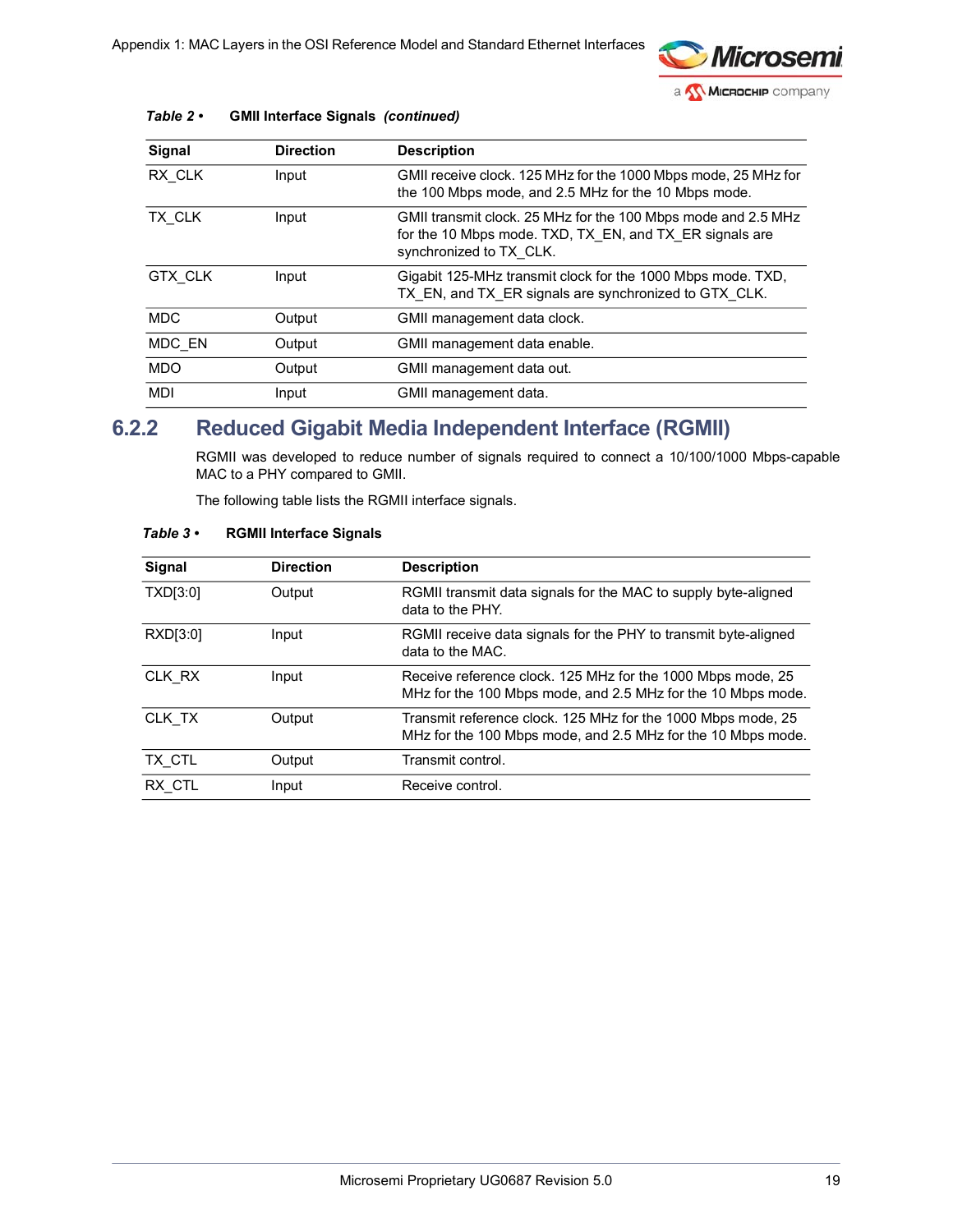

## <span id="page-25-0"></span>**6.2.3 Ten-Bit Interface (TBI)**

TBI is a parallel interface equivalent to SGMII which connects the PCS to the PMA. TBI connects to a serial interface such as a transceiver or an IOD CDR.

The following table lists the TBI interface signals.

<span id="page-25-1"></span>

| Signal       | <b>Direction</b> | <b>Description</b>                                                                                        |
|--------------|------------------|-----------------------------------------------------------------------------------------------------------|
| TBI RX CLK   | Input            | 125-MHz recovered clock generated from serial data                                                        |
| TBI TX CLK   | Input            | 125-MHz transmit clock generated from a transceiver<br>or sourced by the local reference clock oscillator |
| <b>RCG</b>   | Input            | 10-bit receive code group                                                                                 |
| <b>TCG</b>   | Output           | 10-bit transmit code group                                                                                |
| <b>MDI</b>   | Input            | MDIO management data input from pad                                                                       |
| <b>MDC</b>   | Output           | MDIO management data clock                                                                                |
| <b>MDO</b>   | Output           | MDIO management data output                                                                               |
| <b>MDOEN</b> | Output           | MDIO management data output enable                                                                        |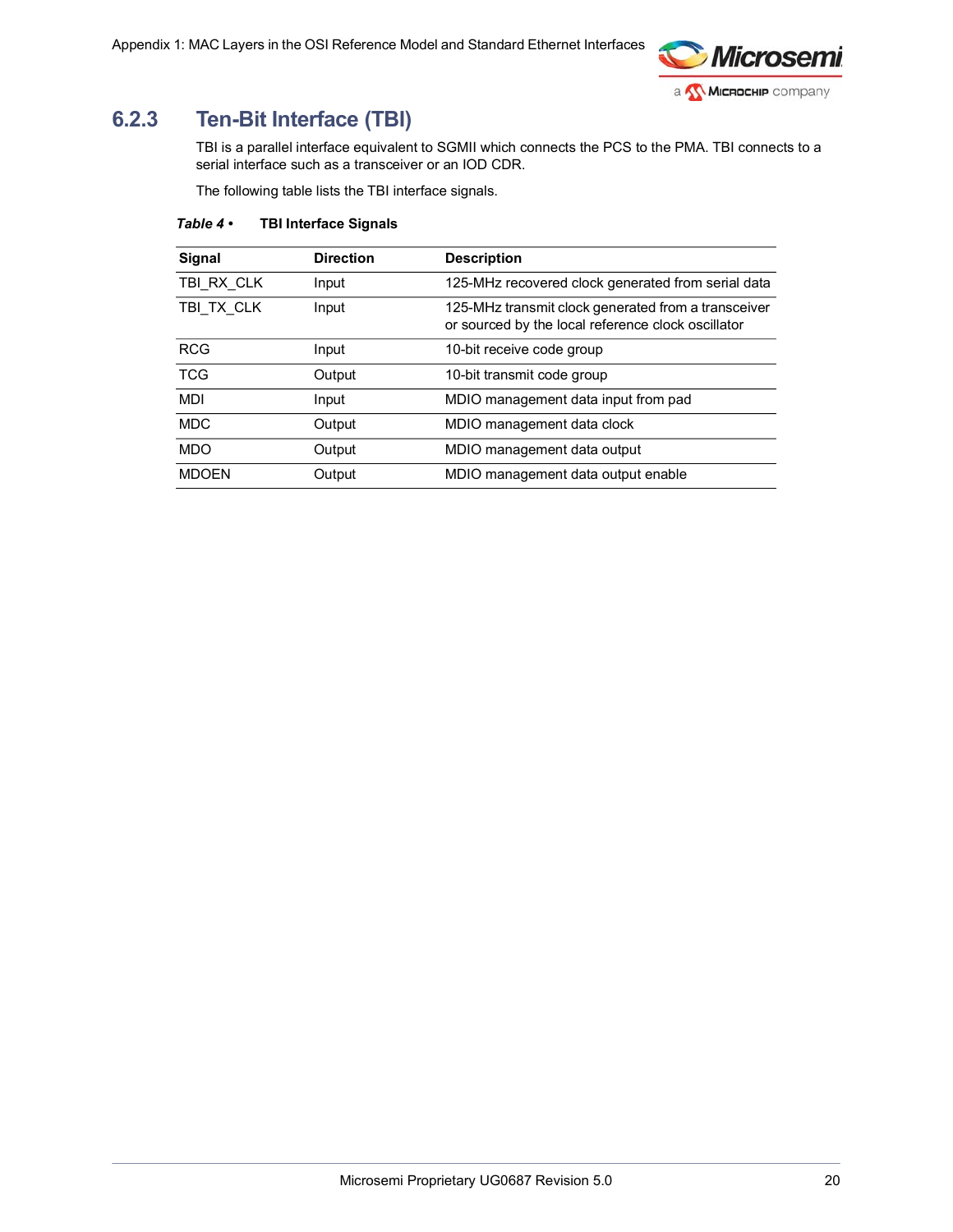

# <span id="page-26-0"></span>**7 Appendix 2: Ethernet Frame Format**

Ethernet data is encapsulated in frames consisting of a preamble, a start-of-frame delimiter (SFD), and the actual frame starting from the destination address and ending with the frame check sequence (FCS) field. The bytes within each field in an Ethernet frame are transmitted from left to right, going from the least significant bit to the most significant bit. A typical Ethernet frame's data length is between 0 bytes to 1500 bytes. Frames with data lengths greater than 1500 bytes are called jumbo Ethernet frames. The actual Ethernet frame begins after the SFD. The following illustration shows the format of a standard Ethernet frame.

<span id="page-26-3"></span>*Figure 19 •* **Standard Ethernet Frame Format**



The Ethernet MAC also accepts virtual local area network (VLAN) frames. VLANs are specified in the IEEE 802.1Q. A virtual, bridged LAN logically groups the network devices that share the same physical network. This way, the network traffic in a VLAN group is only visible to those devices that are members of that network group. For VLAN-type frames, the Ethernet MAC accepts four bytes more than a standard Ethernet frame. The following illustration shows the format of an Ethernet VLAN frame.

#### <span id="page-26-4"></span>*Figure 20 •* **Ethernet VLAN Frame Format**



The following sections describe the individual fields in an Ethernet frame.

## <span id="page-26-1"></span>**7.1 Preamble**

The preamble field synchronizes receiver clocks within a network and contains seven bytes, with the pattern 0x55, transmitted from left to right. During transmission on the physical interface, this field is automatically inserted by the Ethernet MAC. On reception, it is stripped from the incoming frame before the data is passed to the MAC client. The MAC can receive Ethernet frames even if the preamble does not exist, as long as a valid SFD is available.

## <span id="page-26-2"></span>**7.2 SFD**

The SFD field marks the start of the Ethernet frame and must follow the pattern 0xD5. For transmission, this field is automatically inserted by the Ethernet MAC. On reception, it is stripped from the incoming frame before the data is passed to the MAC client.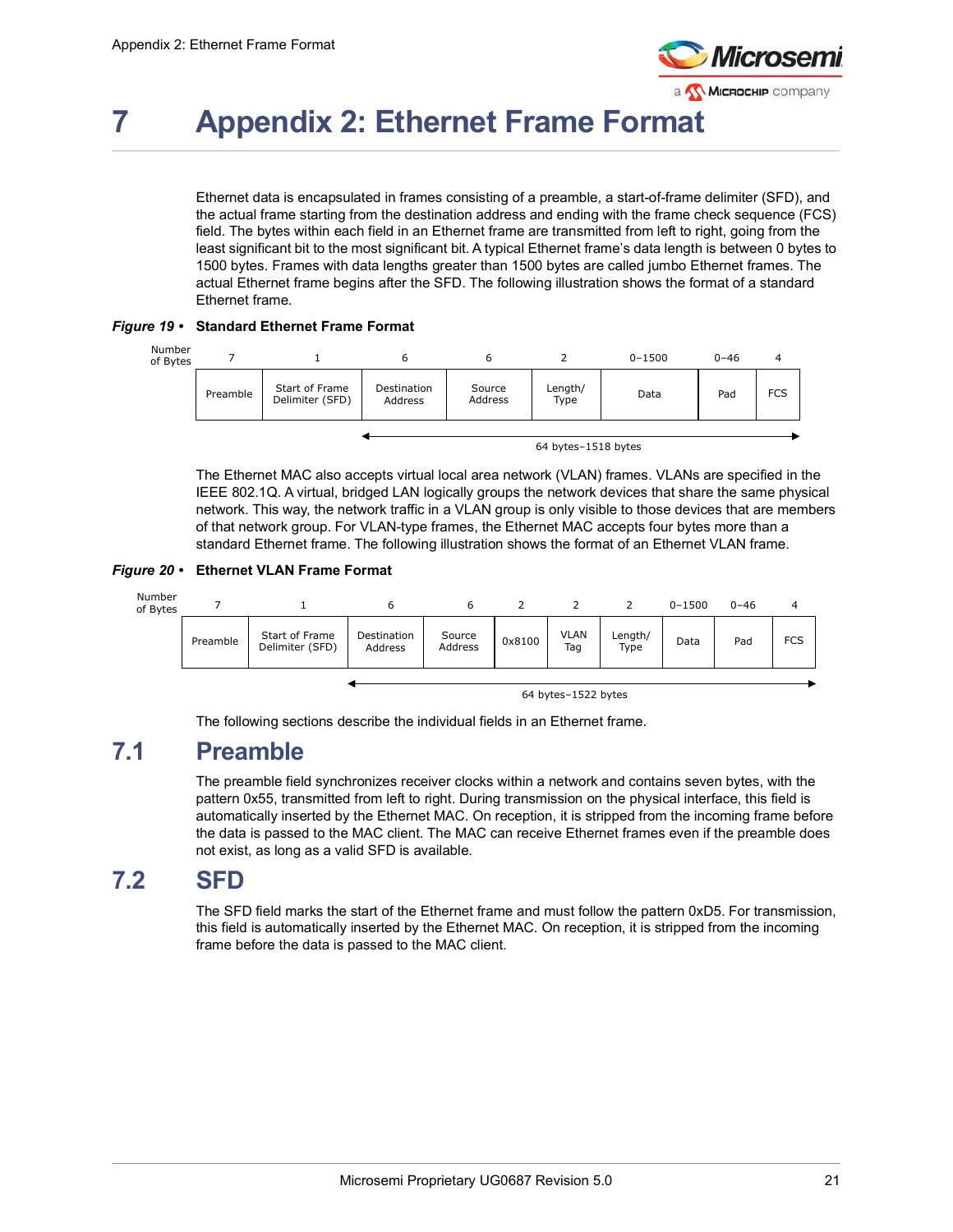

# <span id="page-27-0"></span>**7.3 MAC Address Fields**

The MAC address is a unique identifier assigned to PHY interfaces to allow devices to communicate over the network. A MAC address can either be a source address or a destination address, depending on whether it is transmitting the frame or receiving it:

- Destination address—the MAC address of the frame's intended recipient on the network. It is the first field in an Ethernet frame that is transmitted and received between stations.
- Source address—the MAC address of the frame's initiator on the network. It is the second field in an Ethernet frame.

The least significant bit of a MAC address determines if a MAC address is an individual (unicast) address, a group (multicast) address, or a broadcast address.

- An individual address, also known as a unicast address, is specific to a station (device) on the network. For this address type, the destination address ends with 0.
- A group address, also known as a multicast address, is used to group logically-related stations. For this address type, the destination address ends with 1.
- A broadcast address is a multicast address used to group all stations on the LAN. For this address type, the destination address field has all 1s.

The Ethernet MAC supports transmission and reception of unicast, multicast, and broadcast packets. During transmission, the bit representing the individual or group (multicast) address is the first bit to appear in the address field of an Ethernet frame.

## <span id="page-27-1"></span>**7.4 VLAN Tag (for VLAN Frames Only)**

A VLAN tag field consists of the VLAN ID inserted into a packet header to identify the VLAN the packet belongs to. Based on the VLAN ID, switches determine the port or interface to which the broadcast packet needs to be sent.

## <span id="page-27-2"></span>**7.5 Length/Type**

The value of this field determines if it is interpreted as a length field or a type field as defined by IEEE 802.3-2012. The MAC interprets a value of 1500 bytes or less as a length field, and a value of 1536 bytes or more as a type field. A length field represents the number of bytes in the following data field. This value excludes any bytes inserted in the pad field following the data field. A length/type field value of 0x8100 indicates a VLAN frame, and a value of 0x8808 indicates a PAUSE MAC control frame.

During transmission, the Ethernet MAC does not process the length/type field. On reception, if this field is a length field, the Ethernet MAC's receive engine interprets this value and removes any padding that may be displayed in the pad field.

If the field is a length field and length/type checking is enabled in the Ethernet MAC, the MAC compares the length against the actual data field length and flags an error if a mismatch occurs. If the field is a type field, the Ethernet MAC ignores the value and simply passes it along with the packet data with no further processing. The length/type field is retained in the receive packet data.

## <span id="page-27-3"></span>**7.6 Data**

For a normal frame, the data field can vary from 0 to 1,500 bytes in length. The Ethernet MAC can handle jumbo frames of any length. This field is provided in the packet data for transmissions and retained in the receive packet data.

## <span id="page-27-4"></span>**7.7 Pad**

The pad field ensures that the Ethernet frame is at least 64 bytes in length. This is the minimum length required for successful CSMA/CD operation. The field can vary from 0 to 46 bytes in length.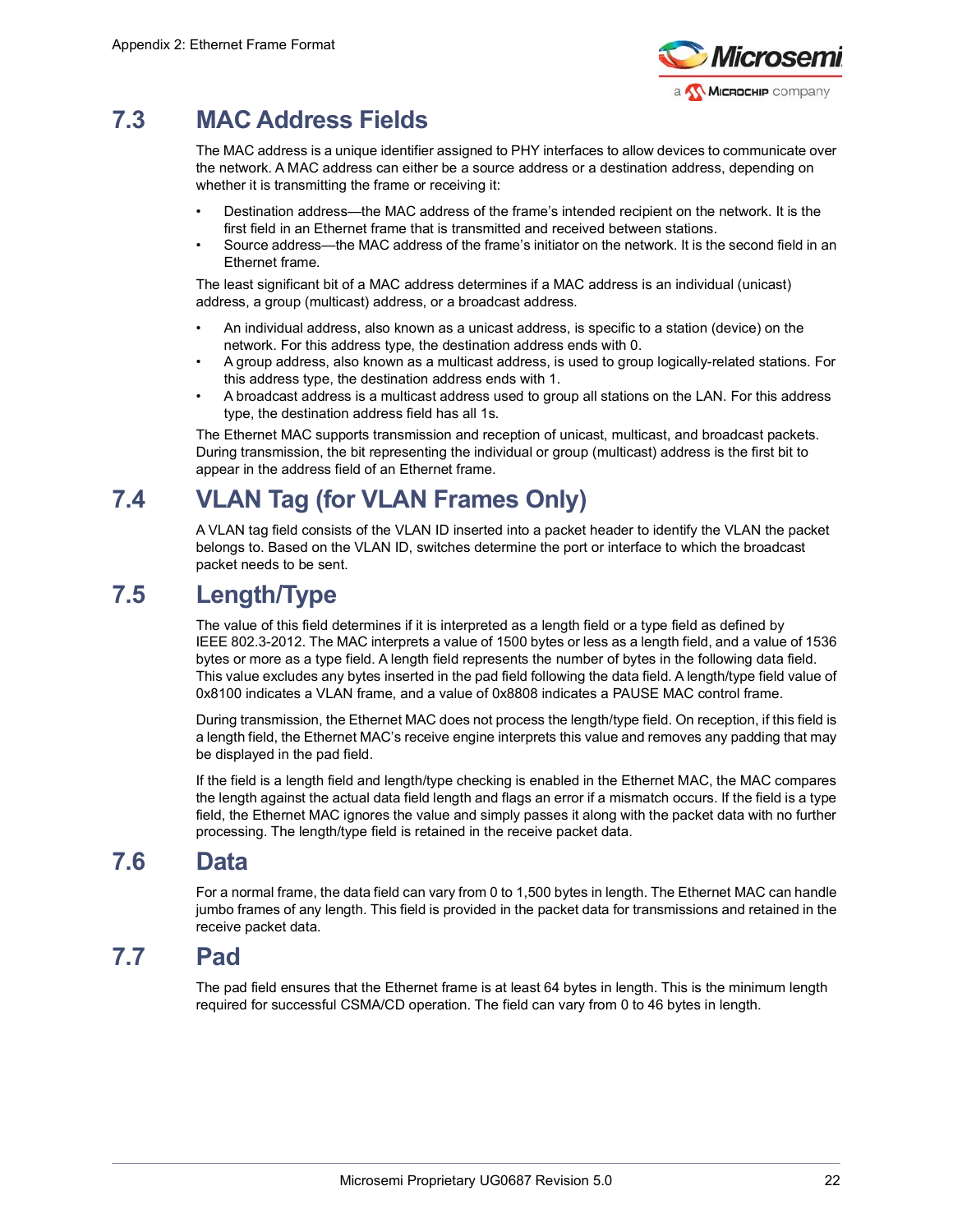

# <span id="page-28-0"></span>**7.8 FCS**

A frame check sequence (FCS) is an error-detecting code that can optionally be added to an Ethernet frame. The value of the FCS field is calculated using the data in the destination address, source address, length/type, data, and pad fields through a 32-bit cyclic redundancy check (CRC) algorithm. For transmission, this field can be either inserted automatically by the Ethernet MAC or supplied by the client. On reception, the incoming FCS value is verified for every frame. If an incorrect FCS value is received, the Ethernet MAC indicates to the client that it has received a bad frame. The FCS field can either be passed on to the client or dropped by the Ethernet MAC based on whether the FCS feature is enabled in the MAC.